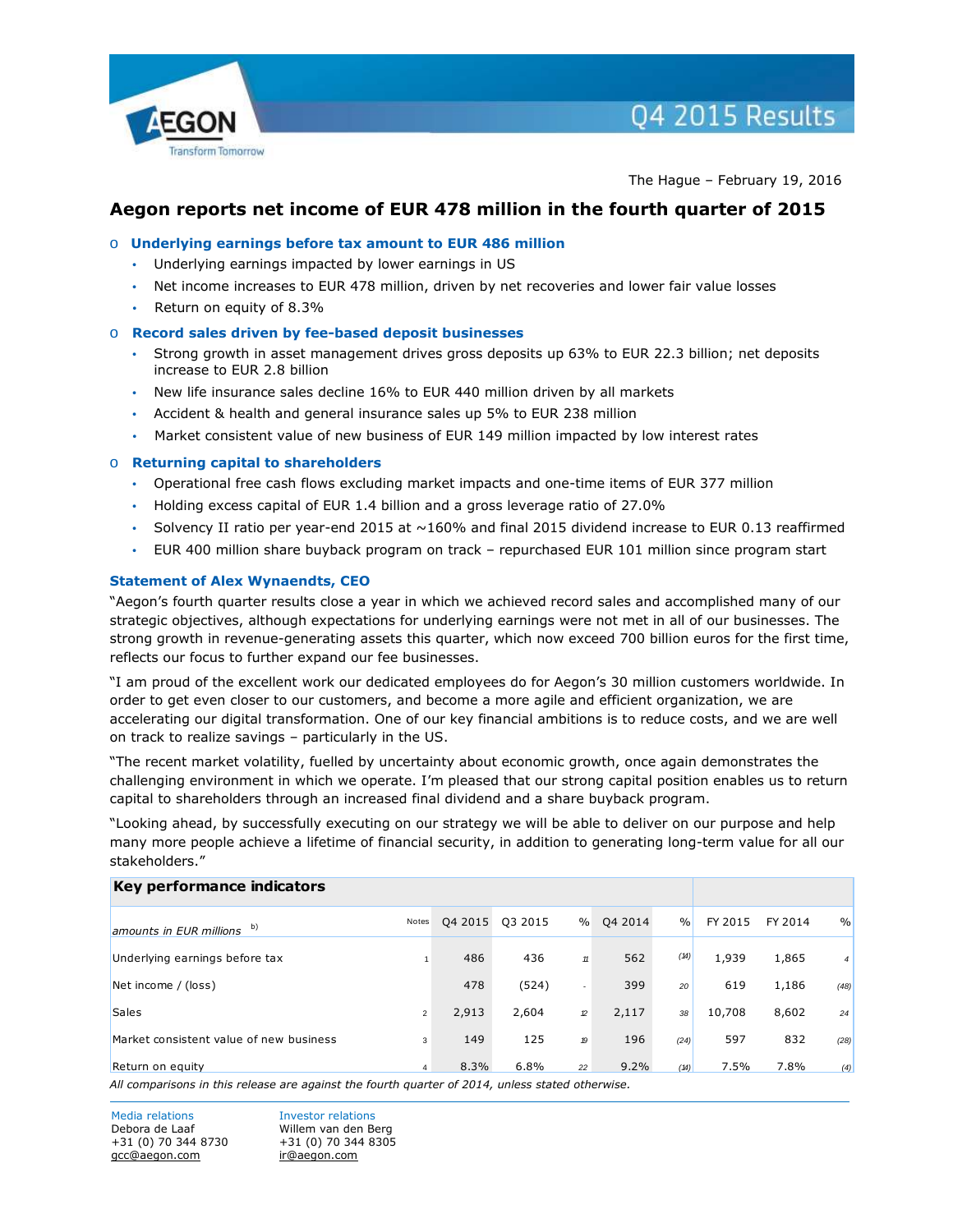



# STRATEGIC HIGHLIGHTS

- o **Strategy update and financial targets for 2018 presented at recent investor day**
- o **Dutch commercial line non-life business sold to Allianz**
- o **Center of Excellence for Digital launched to share expertise across the organization**
- o **Aegon N.V. and Aegon Bank N.V. announce that the Netherlands is their Home Member State for purposes of the EU Transparency Directive**

# **Strategy update**

In January, Aegon provided the market with a strategy update and 2018 financial targets at its Analyst & Investor Conference in London, which included the announcement of a number of significant measures to improve operational performance. The company is targeting a group return on equity of 10% by 2018, which is supported by:

- Reducing annual operating expenses by EUR 200 million by the end of 2018
- Additional investments in digital capabilities and expertise of EUR 50 million per annum above the current level to further support the organic growth of the business

Aegon's solid capital position and free cash flow generation provide the foundation to accelerate capital returns to shareholders. The main announcements on Aegon's ambitions for capital and cashflow for the 2016-2018 period were:

- Group Solvency II ratio as of December 31, 2015, of  $\sim$ 160%
- Regulatory approval received to use the partial internal model to calculate Solvency II capital
- Cumulative free cash flows after holding expenses of EUR 3.3 billion until 2018. Dutch and UK operations expected to resume dividend payments in 2016 and 2017 respectively
- Capital returns to shareholders of over EUR 2 billion in the period 2016-2018
	- o Dividend pay-out ratio of 50% of free cash flows
	- o EUR 400 million share buyback
	- o Proposal to increase the 2015 final dividend per share to EUR 0.13, bringing the total 2015 dividend per share to EUR 0.25, a 9% increase over the 2014 dividend

Aegon's ambition is to be a trusted partner for financial solutions at every stage of life, and to be recognized by its customers, business partners and society as a company that puts the interests of its customers first in everything it does. In addition, Aegon wants to be regarded by its employees as an employer of choice, engaging and enabling them to succeed. This ambition is supported by four strategic objectives embedded in all Aegon businesses: Optimized portfolio, Operational excellence, Customer loyalty, and Empowered employees.

# **Optimized portfolio**

In January, Aegon announced the sale to Allianz of its Dutch commercial line non-life business, which includes its proxy and co-insurance run-off portfolios. The transaction is expected to close in the third quarter of 2016, and follows the announcement last year that these activities are no longer strategically core to the company's non-life business. Aegon will continue to invest in income protection and retail non-life insurance.

Transamerica completed the acquisition of Mercer's US defined contribution (DC) record-keeping business on December 31, 2015. In addition, as part of an ongoing partnership with Mercer, Transamerica is now the preferred DC administration provider for Mercer's total benefit and total retirement outsourcing offerings. Transamerica has become a top 10 defined contribution plan provider, helping 4.7 million participants save and invest for their retirement.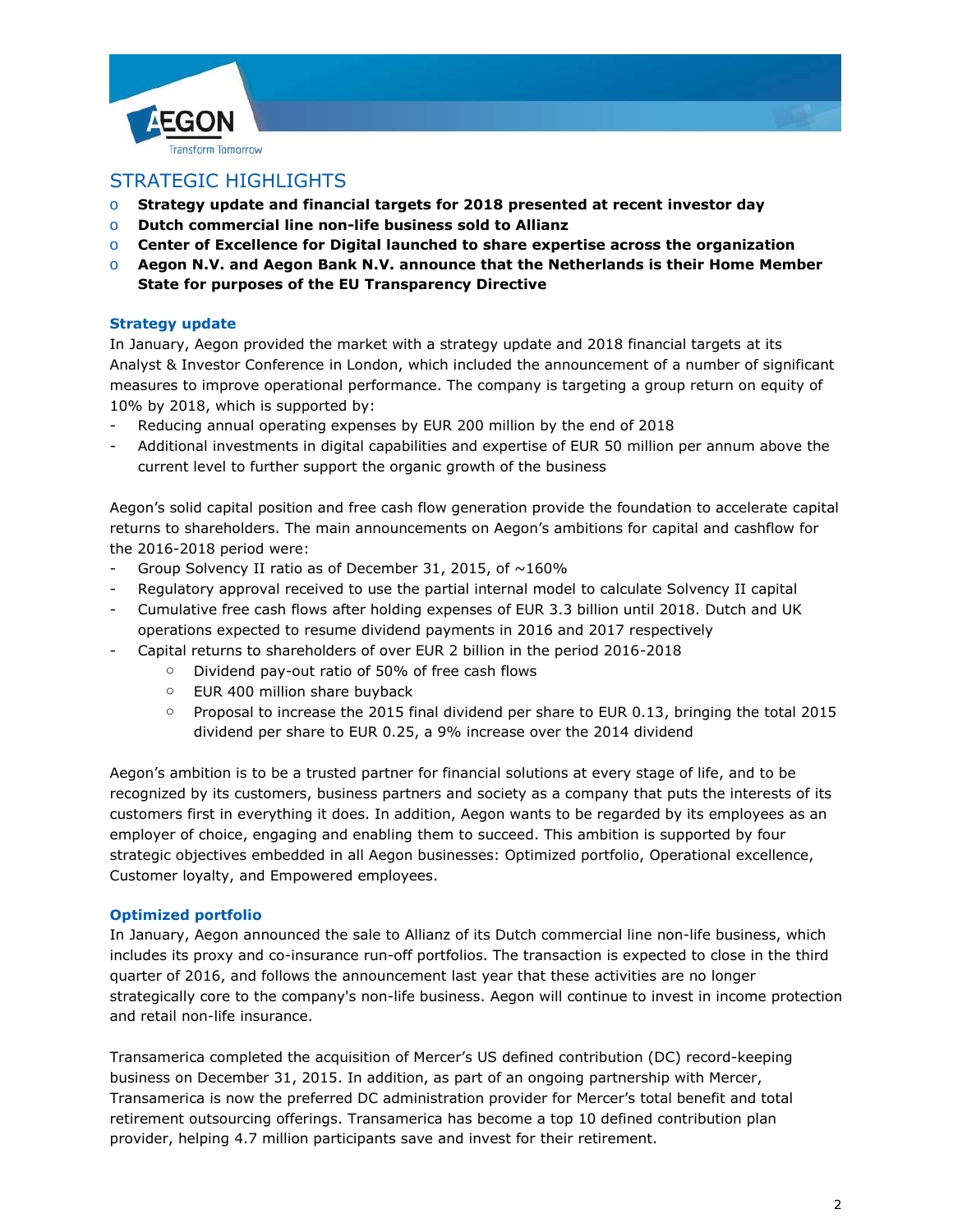

On December 7, 2015, Aegon increased its stake in its Indian joint venture Aegon Life, a leader in the online life insurance market in India, from 26% to 49%. This follows last year's revision to India's insurance laws that enables foreign companies to own up to 49% of an Indian insurance company. Aegon Life's innovative internet platform provides customers with a convenient and valuable option to research, review and purchase online protection and savings products.

On February 16, Aegon signed an agreement with the Czech online comparison website Chytry Honza. In line with one of Aegon's strategic priorities to increase its digital capabilities and expertise, the business partnership will focus on digital services for customers who seek an independent comparison of insurance products. Aegon will leverage on Chytry Honza's online technological platform capabilities, multi-channel financial product distribution and digital know-how.

# **Operational excellence**

In line with Aegon's strategy to increase operational efficiency, Aegon will insource the administration of its new *Premie Pensioen Instelling* (PPI) product in the Netherlands to its defined contribution administration subsidiary TKP. By using TKP's platform, Aegon will be able to offer its customers a higher level of service and the opportunity to use the latest technology, while at the same time also benefiting from TKP's scale. TKP is expected to administer the entire PPI portfolio by the end of 2016.

# **Customer loyalty**

To help people achieve a lifetime of financial security and to meet the strong demand for guidance, Aegon has launched 'Aegon Assist' in the UK, a free information and guidance service. This service is for customers who do not have a financial adviser, but want information about their Aegon products. In the rapidly changing retirement landscape, where people are required to make decisions regarding options that did not exist just months ago, many people are unwilling to pay for financial advice. While Aegon will continue to recommend seeking advice, Aegon Assist can be an important additional option for customers to get the information they need to make the right decisions.

In January, Aegon launched a Center of Excellence for Digital in order to become more agile and more effective, leading to a higher level of service and a better customer experience. The center is dedicated to sharing best practices and delivering digital expertise across the business units in Asia, Central & Eastern Europe, the Netherlands and Spain & Portugal. The center will provide experts for digital projects that are being executed in the different regions. In addition, it will initiate projects that will be reusable in multiple country units and fill a common need.

Underlining Aegon's capabilities as a customer-centric organization, Aegon's online bank Knab, won the Opiness award for providing the 'best service' in the category 'banks'. Opiness is a widely-respected, independent review platform in the Netherlands, and its annual awards are presented to companies that provide an excellent level of customer service.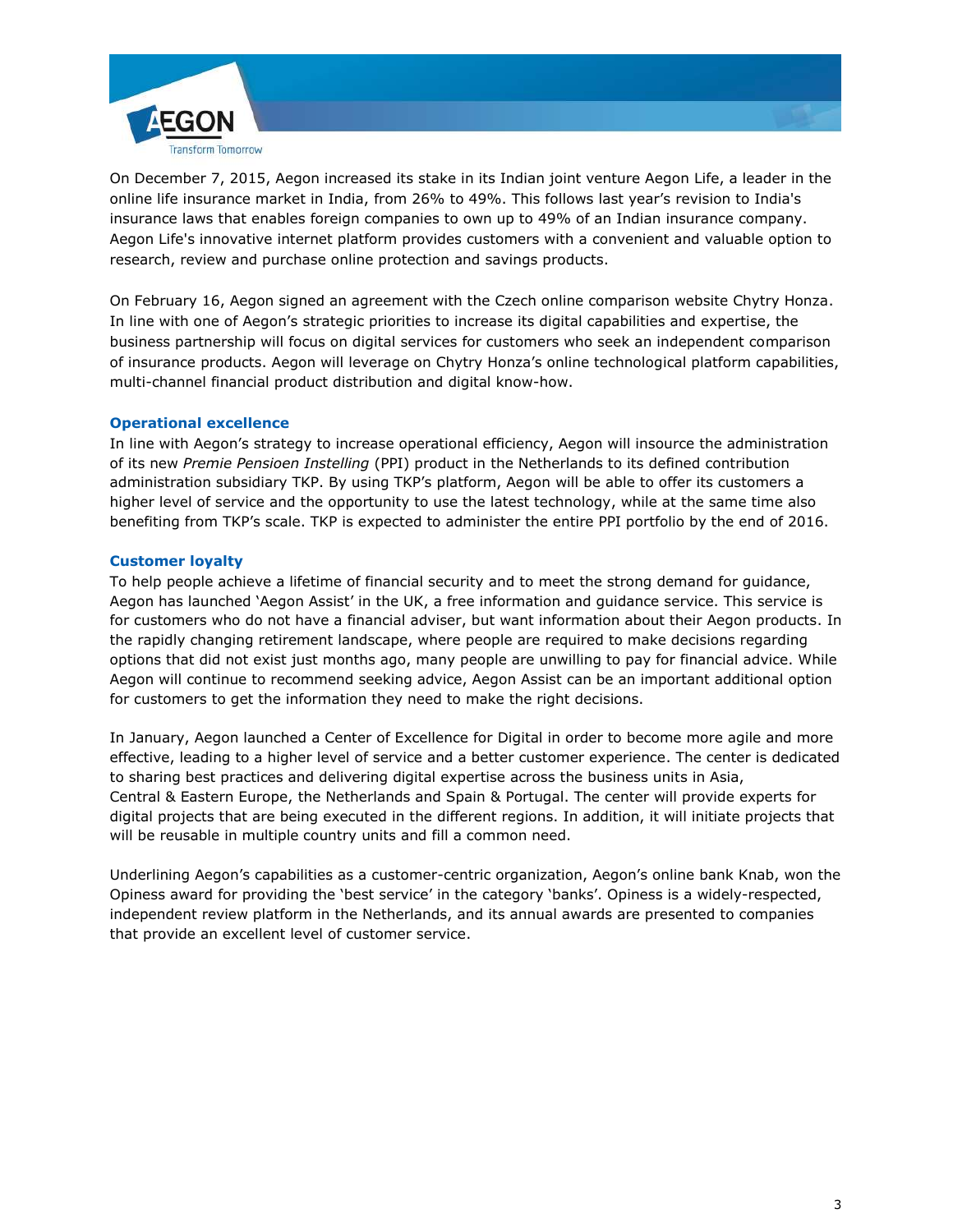

## **Empowered employees**

In the US, Transamerica scored 90 out of 100 in the 2016 Corporate Equality Index (CEI) rating. The rating reinforces Aegon's commitment to workplace equality, an important benchmark for customers when deciding where to buy financial products, as well as another important step in becoming a preferred employer in the sector.

Results from Aegon's fifth annual global employee survey place Aegon above the industry norm for the financial services sector. Employee enablement has increased 1 point in 2015 and reached 75 points, which exceeds the industry norm as well as the high performing norm with 7 and 4 points respectively. Employee engagement shows a slight decrease to 71 points, which is still above the industry norm and up 8 points since the first survey in 2011. 82% of all Aegon employees worldwide participated in the survey. This demonstrates the success of Aegon's ongoing work to become the most preferred employer in the sector, which allows Aegon to attract and develop the talent required to best service the needs of its customers.

#### **Responsible business**

As part of Aegon's commitment to a sustainable future, Aegon Asset Management has invested EUR 45 million in a German offshore wind farm. This investment will help facilitate the transition to a low carbon economy and fits with Aegon's sustainability remit, while also promising an attractive risk/return over a relatively short period. Aegon Asset Management worked together with its French joint venture partner La Banque Postale Asset Management in the project, which invested a further EUR 25 million.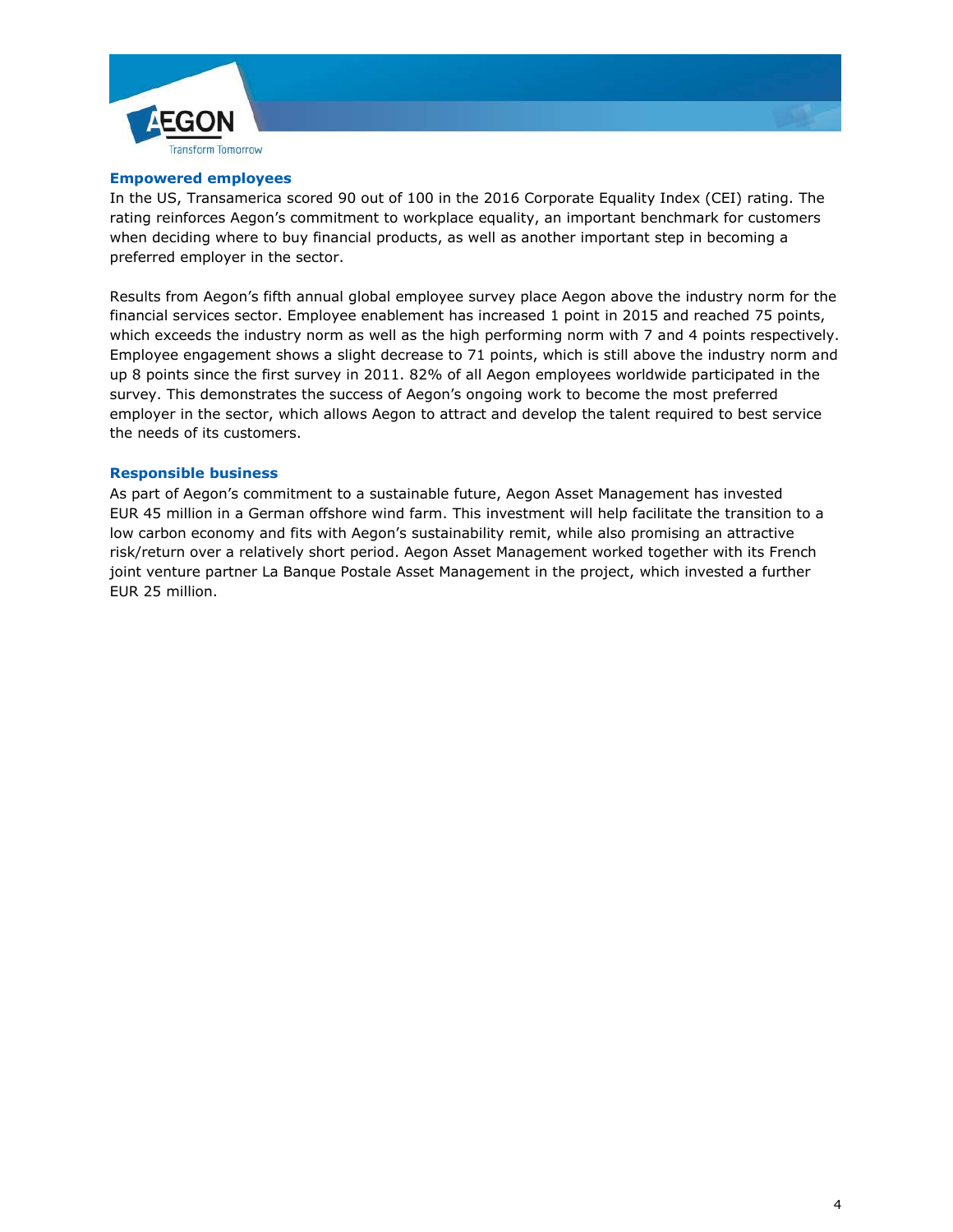



#### **Revenue-generating investments**

| Revenue-generating investments              |          |          |               |          |                |
|---------------------------------------------|----------|----------|---------------|----------|----------------|
|                                             | Dec. 31, | Sep. 30, |               | Dec. 31, |                |
|                                             | 2015     | 2015     | $\frac{0}{0}$ | 2014     | %              |
| Revenue-generating investments (total)      | 707,390  | 635,458  | 11            | 558,328  | 27             |
| Investments general account                 | 160,792  | 160,830  |               | 153,653  | 5 <sup>1</sup> |
| Investments for account of policyholders    | 200,226  | 193,562  | 3             | 191,467  | 5              |
| Off balance sheet investments third parties | 346,371  | 281,066  | 23            | 213,208  | 62             |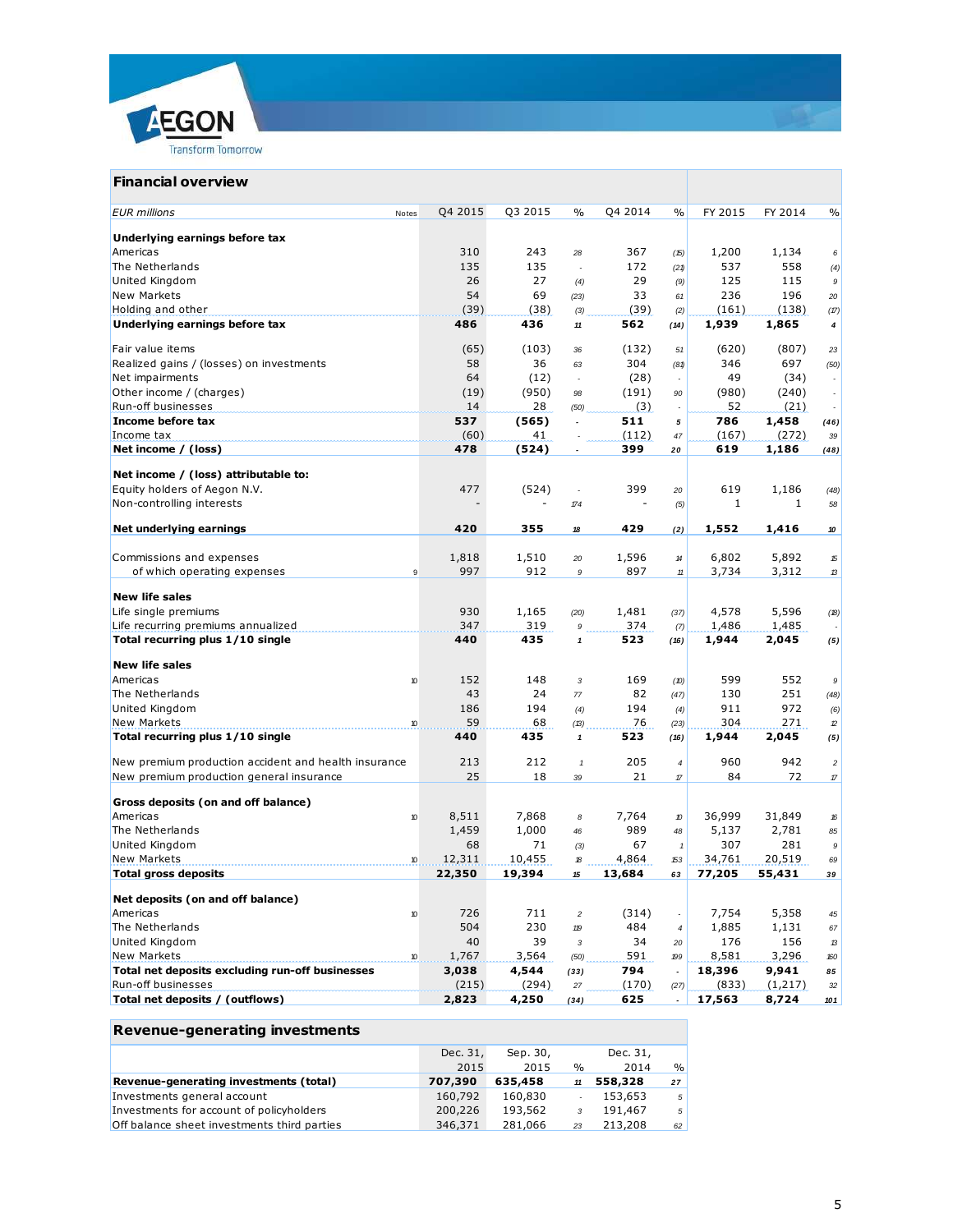



# OPERATIONAL HIGHLIGHTS

# **Underlying earnings before tax**

Aegon's underlying earnings before tax in the fourth quarter of 2015 declined to EUR 486 million. Favorable currency movements and the positive impact of growth in New Markets were more than offset by lower earnings in the other business units. This was mainly related to the reduction in recurring earnings resulting from the assumption changes and model updates implemented in the United States and Asia in the third quarter of 2015, lower earnings from fixed and variable annuities and retirement plans in the United States and adverse one-time items. One-time items had a negative impact of EUR 11 million and a positive impact of EUR 48 million in the fourth quarter of 2015 and 2014, respectively.

Underlying earnings from the Americas were down to EUR 310 million. The positive impact on earnings from the stronger US dollar was more than offset by the recurring impact of the actuarial assumption changes and model updates implemented in the third quarter of 2015, lower annuity and retirement plan earnings, adverse one-time items of EUR 22 million and the divestment of Canada.

In the Netherlands, underlying earnings declined to EUR 135 million, as the fourth quarter of 2014 included a reserve release related to a new employee pension arrangement of EUR 45 million. On a comparable basis, underlying earnings increased 7%, as lower funding costs and a mortality provision release more than offset lower non-life results.

Underlying earnings from Aegon's operations in the United Kingdom amounted to EUR 26 million. Favorable currency movements were more than offset by adverse market movements and lower investment income due to selective de-risking of the investment portfolio to improve the capital position under Solvency II.

Underlying earnings from New Markets were up 61% to EUR 54 million. This increase was the result of higher earnings in Central & Eastern Europe, Asia and Aegon Asset Management, which were partly offset by higher expenses in Variable Annuities Europe.

Total holding costs were stable at EUR 39 million, and included a currency gain of EUR 3 million.

# **Net income**

Net income increased to EUR 478 million, as improved Other charges, an improved result on fair value items, higher recoveries and lower taxes more than offset a decline in underlying earnings before tax and lower realized gains.

# *Fair value items*

The loss from fair value items was EUR 65 million, which was mainly driven by the macro equity hedge program due to higher equity markets, and alternative investments in the United States. This was partly offset by gains on interest rate hedge programs with an accounting match in the United States, which benefited from the widening of the spread between the swap and treasury curves.

# *Realized gains on investments*

Realized gains on investments amounted to EUR 58 million and were mainly the result of divesting part of the corporate bond portfolio to reinvest in private placements in the Netherlands, together with adjustments to the investment portfolio in the United Kingdom to ensure a successful matching adjustment application for Solvency II.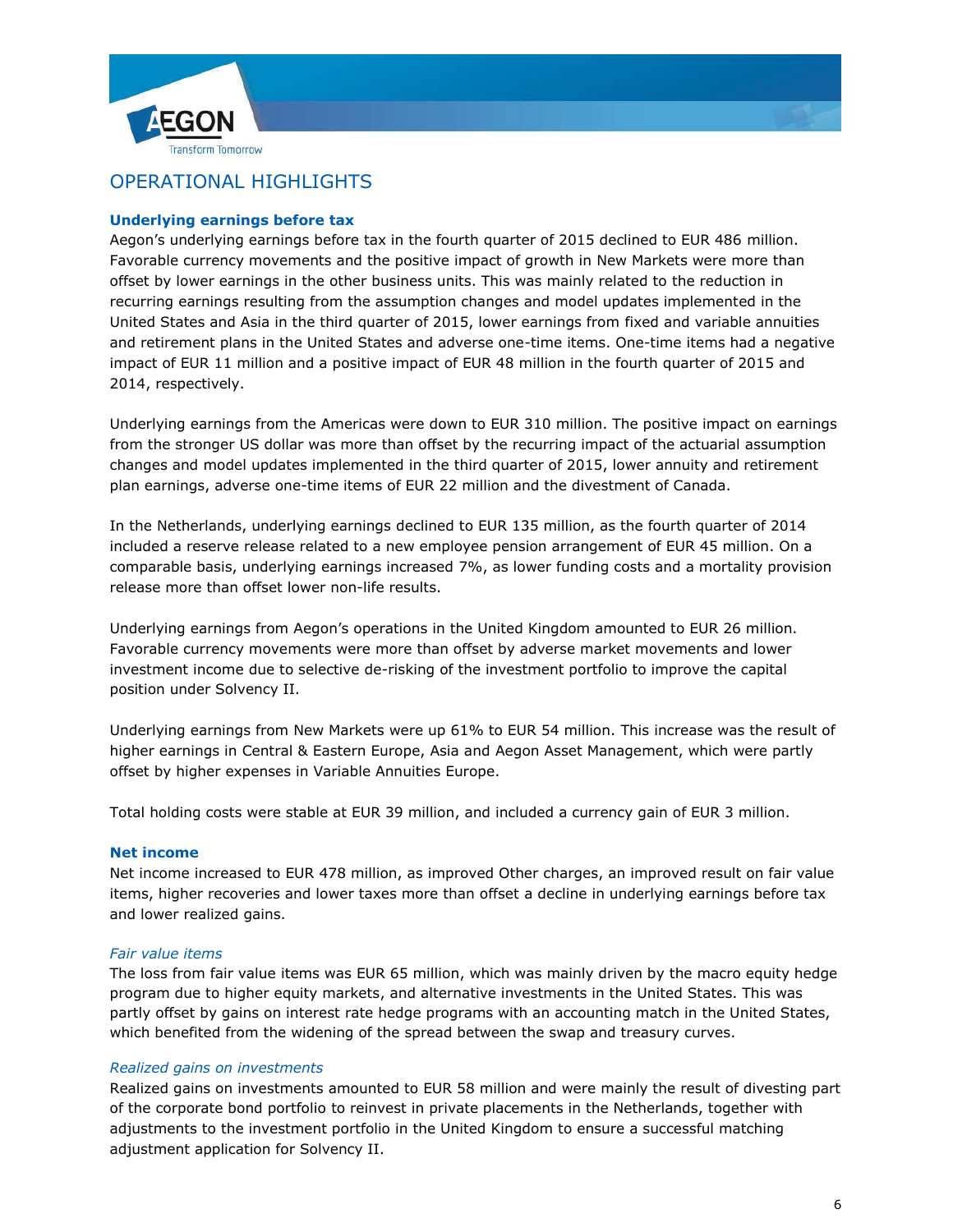



Net recoveries were EUR 64 million for the quarter, which included a legal settlement on previously impaired structured assets of EUR 78 million, while gross impairments remained very low.

### *Other charges*

Other charges amounted to EUR 19 million, as a restructuring provision of EUR 36 million in the United States related to the announced cost savings over the 2016-2018 period was partly offset by a net gain of EUR 16 million related to the joint venture with Liberbank.

#### *Run-off businesses*

Earnings from run-off businesses improved to EUR 14 million.

#### *Income tax*

Income tax amounted to EUR 60 million in the fourth quarter. The effective tax rate on underlying earnings was 13%, and 11% for total income, which was mostly driven by tax benefits related to solar investments in the United States and a reduction of the corporate tax rate in the United Kingdom.

#### **Return on equity**

Return on equity was 8.3% in the fourth quarter of 2015.

#### **Operating expenses**

In the fourth quarter, operating expenses increased 11% to EUR 997 million, or 3% at constant currencies. The non-recurrence of a defined benefit plan release in the Netherlands more than offset lower business transformation costs in the United Kingdom and lower expenses in the United States.

#### **Sales**

Aegon's total sales increased 38% to EUR 2.9 billion in the fourth quarter of 2015, due to a stronger US dollar, higher asset management deposits and increased indexed universal life sales. Gross deposits increased 63% to EUR 22.3 billion, driven by higher deposits in Aegon Asset Management and strong growth in bank deposits in the Netherlands. Net deposits, excluding run-off businesses, increased to EUR 3.0 billion as a result of higher net inflows in Aegon Asset Management. New life sales declined 16% to EUR 440 million, as higher indexed universal life sales in the United States and favorable currency movements were more than offset by the impact of the withdrawal of the universal life secondary guarantee product in the United States and lower pension sales in the Netherlands and United Kingdom. New premium production for accident & health and general insurance increased 5% to EUR 238 million, as the effect of a stronger US dollar and higher health sales in Spain through Aegon's own and direct channels more than offset the impact of product exits in the United States.

# **Market consistent value of new business**

The market consistent value of new business amounted to EUR 149 million. The positive effect of the stronger US dollar and product adjustments in the United States was more than offset by the negative impact of lower life sales and interest rates.

## **Revenue-generating investments**

Revenue-generating investments increased by 11% during the fourth quarter of 2015 to EUR 707 billion. This was mainly due to the acquisition of Mercer's defined contribution record-keeping business and net inflows.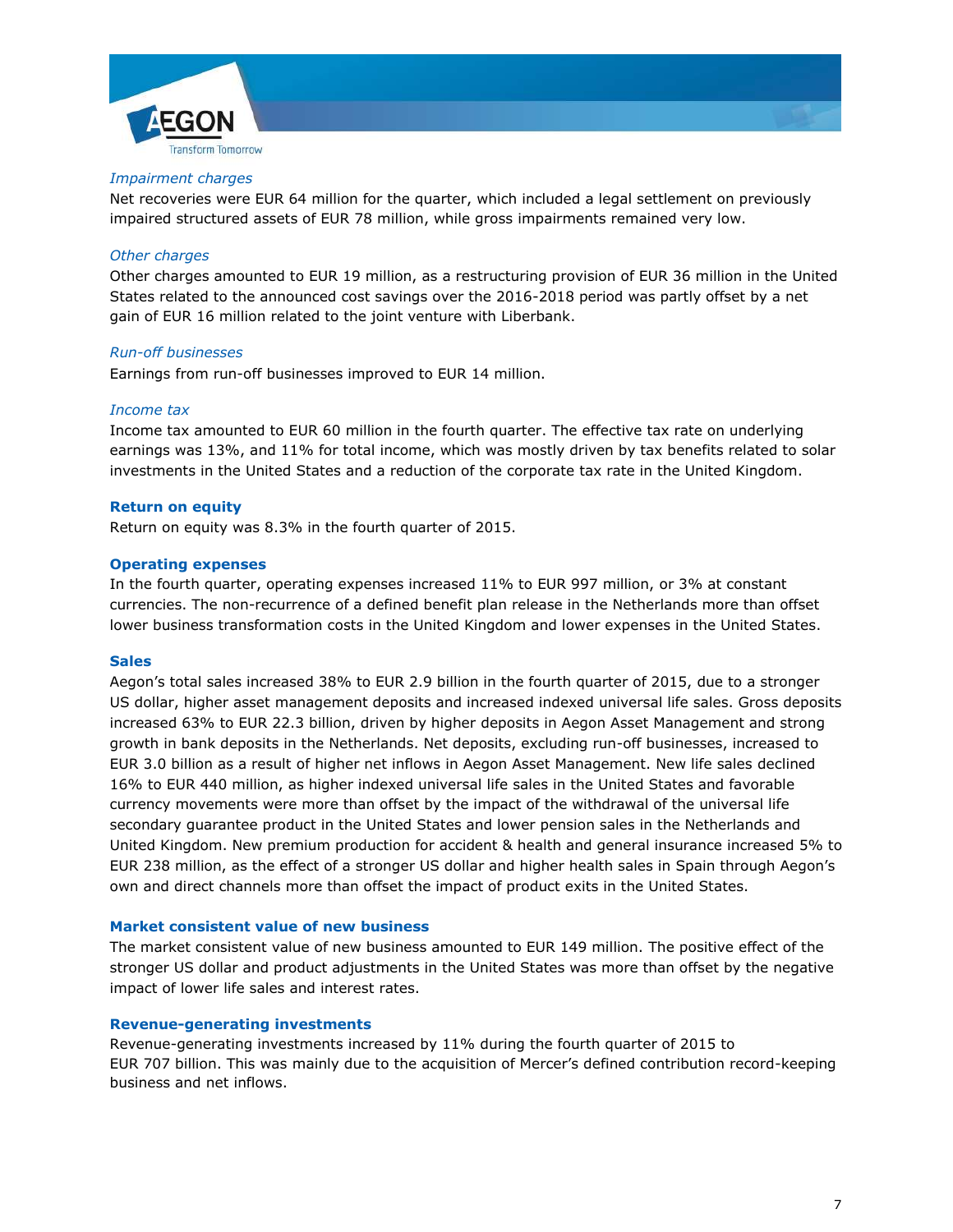



Shareholders' equity declined by EUR 0.2 billion compared with the end of the previous quarter to EUR 23.9 billion on December 31, 2015. Revaluation reserves declined by EUR 0.9 billion to EUR 6.5 billion. Aegon's shareholders' equity, excluding revaluation reserves and defined benefit plan remeasurements, increased to EUR 19.0 billion – or EUR 8.97 per common share – at the end of the fourth quarter. This was the result of the net income generated in the quarter and favorable currency movements.

The gross leverage ratio improved to 27.0% in the fourth quarter, driven by the redemption of the USD 500 million 4.625% senior bond in December and the earnings generated in the quarter. Excess capital in the holding declined to EUR 1.4 billion. Dividends of EUR 0.3 billion paid to the holding by the United States and Central & Eastern Europe were more than offset by the redemption of the senior bond, capital injections, interest payments and holding operating expenses.

Aegon's Insurance Group Directive (IGD) solvency ratio<sup>(a)</sup> declined to 220% in the fourth quarter. The RBC ratio in the United States declined to  $~460\%$ , primarily due to asset adequacy reserve increases resulting from lower interest rates, and a dividend payment to the holding. In the Netherlands, the IGD ratio, excluding Aegon Bank, declined to  $\sim$  240%, driven by credit and interest rate movements. The Pillar I ratio in the United Kingdom, including the with-profit fund, increased to  $~165\%$ , due to revised longevity assumptions following the completion of new experience studies. As of the first quarter of 2016, Aegon will discontinue reporting its capital position on a Solvency I basis and start reporting under Solvency II. Its estimated Solvency II ratio was approximately 160% at year-end 2015.

### **Cash flows**

Operational free cash flows<sup>(11)</sup> amounted to EUR 22 million in the fourth quarter of 2015, driven by adverse market impacts and one-time items. Operational free cash flows excluding market impacts and one-time items amounted to EUR 377 million for the quarter. The charges from one-time items of EUR 80 million included asset adequacy reserve increases and a benefit related to changes in longevity assumptions in the UK. Market impacts amounted to EUR 275 million, mainly driven by credit and interest rate movements in the Netherlands.

### **Accounting changes**

As communicated on January 13, 2016, Aegon will implement voluntary changes in its accounting policies, effective January 1, 2016, to reflect its updated strategic priorities. Additional details on the accounting changes, including the estimated financial impacts upon adoption, can be found in the Q4 2015 Condensed Consolidated Interim Financial Statements.

### **Share buyback**

On January 13, 2016, Aegon announced and started its EUR 400 million share buyback program to neutralize the dilutive effect of the cancellation of the preferred shares in 2013. The first tranche of EUR 200 million will be repurchased before March 31, 2016.

As of February 17, 2016, Aegon has repurchased 20.5 million shares, with a total value of EUR 101 million. This represents an average repurchase price of EUR 4.90 per share. It will be proposed to shareholders at Aegon's next Annual General Meeting on May 20, 2016, to cancel any repurchased shares under this program. Weekly updates regarding the transactions will be available on aegon.com/sharebuyback.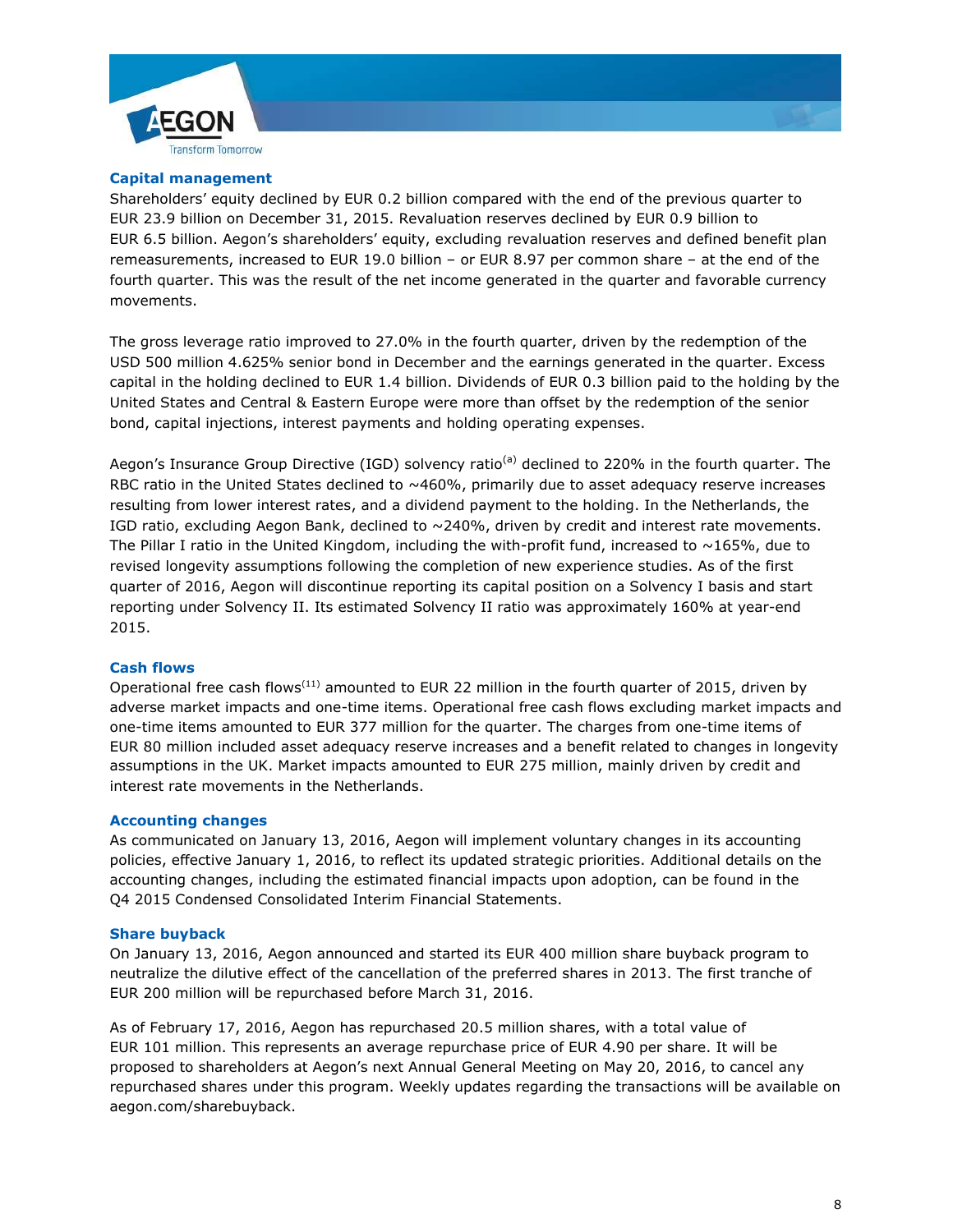

## **Final dividend**

At the Annual General Meeting of Shareholders on May 20, 2016, the Supervisory Board will, absent unforeseen circumstances, propose a final dividend for 2015 of EUR 0.13 per common share. If approved, and in combination with the interim dividend of EUR 0.12 per share paid over the first half of 2015, Aegon's total dividend over 2015 will amount to EUR 0.25 per common share. The final dividend will be paid in cash or stock at the election of the shareholder. The value of the stock dividend will be approximately equal to the cash dividend.

Aegon's Euronext-listed shares will be quoted ex-dividend on May 24, 2016, while its NYSE-listed shares will be quoted ex-dividend on May 23, 2016. The record date for both shares is May 25, 2016. The election period for shareholders will run from May 31 up to and including June 17, 2016. The stock fraction will be based on the average share price on Euronext Amsterdam from June 13 until June 17, 2016. The stock dividend ratio will be announced on June 22, 2016, and the dividend will be payable as of June 24, 2016.

| Financial overview, Q4 2015 geographically         |      |                      |         |                |                      |       |
|----------------------------------------------------|------|----------------------|---------|----------------|----------------------|-------|
|                                                    |      |                      |         |                | Holding,             |       |
|                                                    |      |                      |         |                | other                |       |
|                                                    |      | The                  | United  | New            | activities &         |       |
| <b>EUR</b> millions                                |      | Americas Netherlands | Kingdom |                | Markets eliminations | Total |
| Underlying earnings before tax by line of business |      |                      |         |                |                      |       |
| Life                                               | 85   | 83                   | 19      | 4              |                      | 191   |
| Individual savings and retirement products         | 153  |                      |         | (4)            |                      | 149   |
| Pensions                                           | 72   | 57                   | 7       | $\overline{2}$ |                      | 138   |
| Non-life                                           | ٠    | (13)                 |         | 14             |                      |       |
| Asset Management                                   |      |                      |         | 38             |                      | 38    |
| Other                                              |      | 8                    |         |                | (39)                 | (31)  |
| Underlying earnings before tax                     | 310  | 135                  | 26      | 54             | (39)                 | 486   |
| Fair value items                                   | (64) | 22                   | (31)    | 9              | (1)                  | (65)  |
| Realized gains / (losses) on investments           | (22) | 33                   | 38      | 10             |                      | 58    |
| Net impairments                                    | 72   | (7)                  |         | (1)            |                      | 64    |
| Other income / (charges)                           | (29) |                      | 14      | (4)            |                      | (19)  |
| Run-off businesses                                 | 14   |                      |         |                |                      | 14    |
| Income before tax                                  | 281  | 183                  | 46      | 67             | (41)                 | 537   |
| Income tax                                         | (37) | (43)                 | 17      | (17)           | 20                   | (60)  |
| Net income / (loss)                                | 244  | 140                  | 63      | 51             | (20)                 | 478   |
| Net underlying earnings                            | 250  | 107                  | 58      | 32             | (28)                 | 420   |
|                                                    |      |                      |         |                |                      |       |

#### **Employee numbers**

|                                                                      | Dec. 31, | Sep. 30, | Dec. $31,$ |
|----------------------------------------------------------------------|----------|----------|------------|
|                                                                      | 2015     | 2015     | 2014       |
| <b>Employees</b>                                                     | 31,530   | 28.675   | 28,602     |
| of which agents                                                      | 8,433    | 5,642    | 5.713      |
| of which Aegon's share of employees in joint ventures and associates | 1,983    | 1.694    | 1.614      |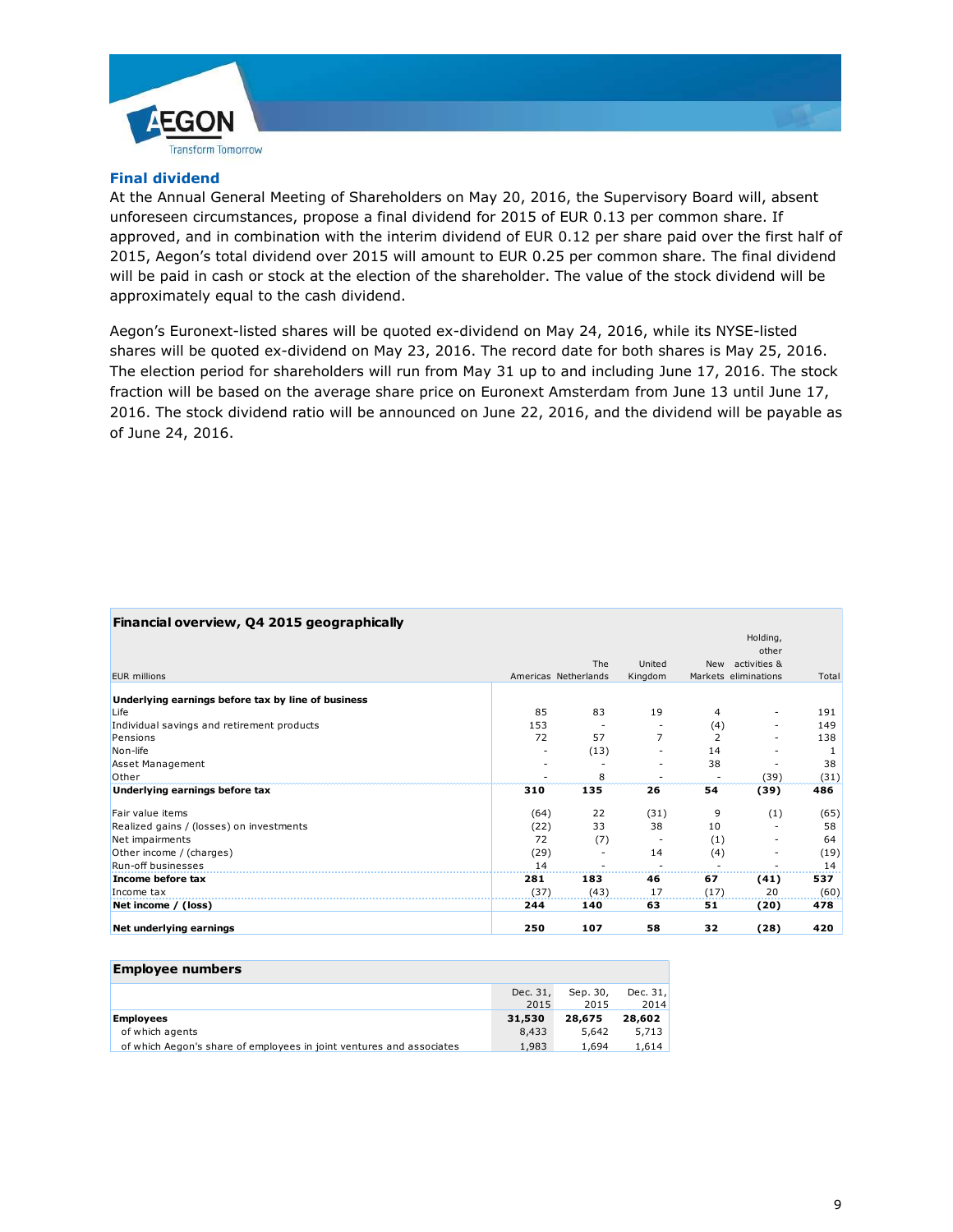

# AMERICAS

- o **Underlying earnings of USD 339 million**
- o **Net income increases to USD 273 million due to an improved result from fair value items and net recoveries**
- o **Sales of life insurance down to USD 167 million, driven by focus on profitability**
- o **Gross deposits of USD 9.3 billion; net deposits of USD 0.5 billion**

# **Underlying earnings before tax**

Underlying earnings from the Americas in the fourth quarter of 2015 amounted to USD 339 million. Earnings declined due to the recurring USD 25 million impact of the actuarial assumption changes and model updates implemented in the third quarter of 2015, lower retirement plan earnings due to lower general account pension liabilities, a reduction of earnings from variable annuities due to the successful reduction of closed block variable annuity balances, and unfavorable one-time items.

- Life & Protection earnings amounted to USD 90 million. Earnings from life insurance amounted to USD 53 million, and were impacted by the effects of the continued low interest rate environment. Accident & health insurance earnings declined to USD 37 million due to adverse morbidity of USD 17 million and the impact of several product exits.
- Earnings from Investments & Retirement were down to USD 248 million. Retirement plan earnings declined to USD 54 million, driven by lower general account pension liabilities and a one-time charge of USD 12 million. Variable annuity earnings amounted to USD 135 million, which included a gain of USD 21 million related to assumption changes. Earnings from retail mutual funds increased to USD 16 million. Fixed annuity earnings amounted to USD 19 million and were primarily impacted by loss recognition resulting in a charge of USD 16 million. Earnings from stable value solutions declined to USD 25 million due to lower account balances resulting from net outflows.
- Latin America contributed USD 2 million in underlying earnings for the quarter.

# **Net income**

Net income from Aegon's businesses in the Americas increased to USD 273 million in the fourth quarter, mainly driven by the improvement in fair value items and higher net recoveries.

The result from fair value items improved to a loss of USD 68 million.

- The loss on fair value hedges without an accounting match under IFRS, which relate to the macro hedge on the GMIB variable annuities block and hedges that protect against low interest rates, was USD 82 million. This was primarily driven by the strong performance of the equity markets in the fourth quarter of 2015.
- Fair value hedges with an accounting match, which include the hedges on Aegon's GMWB variable annuities, contributed a profit of USD 54 million, mainly due to the widening of the spread between the swap and treasury curves.
- Fair value investments amounted to a loss of USD 40 million, as underperformance on primarily hedge fund and private equity investments was only partially offset by gains on real estate investments.

Realized losses on investments amounted to USD 24 million. Net recoveries were USD 80 million for the quarter, primarily the result of a legal settlement on previously impaired structured assets of USD 87 million, while gross impairments remained very low. The results of run-off businesses improved to USD 15 million.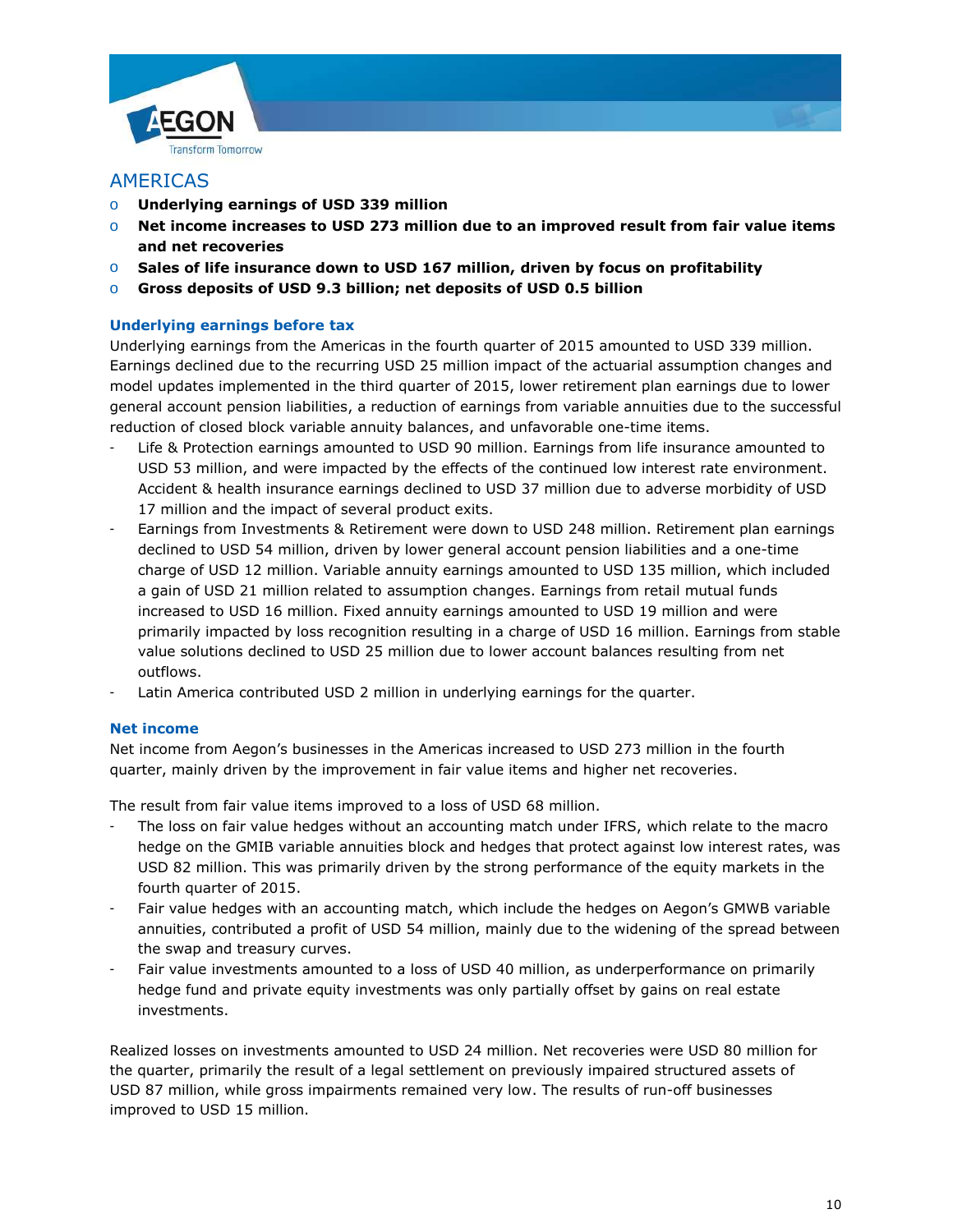

Other charges amounted to USD 27 million, as a provision for restructuring expenses related to the announced cost savings over the 2016-2018 period was partly offset by the positive impact of model updates.

# **Return on capital**

In the fourth quarter of 2015, the return on average capital invested in Aegon's business in the Americas, excluding revaluation reserves and defined benefit plan remeasurements, amounted to 7.2%. The return on capital of Aegon's businesses excludes the benefit of leverage at the holding.

### **Operating expenses**

Operating expenses declined 2% to USD 472 million, as lower expenses arising from the divestment of Canada and provision releases more than offset restructuring expenses of USD 40 million related to the announced cost savings for the 2016-2018 period. In the first quarter of 2016, Aegon rolled out its voluntary separation incentive plan and announced additional redundancies. As such, Aegon is well on track to achieve the targeted cost savings of USD 40 million in 2016.

#### **Sales**

New life sales declined to USD 167 million, as growth in indexed universal life was more than offset by the divestment of Canada, the withdrawal of the universal life secondary guarantee product due to the low interest rate environment, and lower term life sales. New premium production for accident & health insurance was down to USD 216 million, mainly resulting from several product exits.

Gross deposits amounted to USD 9.3 billion. Gross deposits in pensions increased 20% to USD 6.3 billion, driven by both higher takeover deposits and recurring deposits. Gross deposits in variable annuities were down to USD 1.6 billion, mainly driven by product adjustments implemented in the first quarter of 2015 in response to the low interest rate environment. Gross deposits in mutual funds amounted to USD 1.3 billion.

Net deposits, excluding run-off businesses, amounted to USD 0.8 billion in the fourth quarter. Net deposits for retirement plans increased to USD 0.7 billion, in line with the higher gross deposits. In 2015, the asset retention rate increased to approximately 15%, up from 12% in 2014. Aegon remains on track to meet its 20% target in the medium term. Net deposits in variable annuities declined to USD 0.5 billion. This was due to lower sales and outflows resulting from the successful enhanced alternative lump sum offer for the legacy GMIB block, which generated outflows of USD 0.1 billion in the fourth quarter. Fixed annuities experienced net outflows of USD 0.4 billion due to the overall portfolio reduction as part of the strategic repositioning of the business.

### **Market consistent value of new business**

The market consistent value of new business declined to USD 111 million in the fourth quarter of 2015, primarily driven by a lower contribution from variable annuities and the divestment of Canada. The former was caused by lower interest rates, which more than offset the product adjustments to improve the margins of variable annuities implemented in previous quarters.

#### **Revenue-generating investments**

Revenue-generating investments increased 17% over the fourth quarter to USD 436 billion. During the quarter, investments for account of policyholders were up 2% due to positive market impacts, while off balance sheet investments for third parties were 37% higher due to the closing of the acquisition of Mercer's defined contribution record-keeping business. General account assets declined 2% over the quarter, mainly driven by outflows from the run-off businesses and fixed annuities.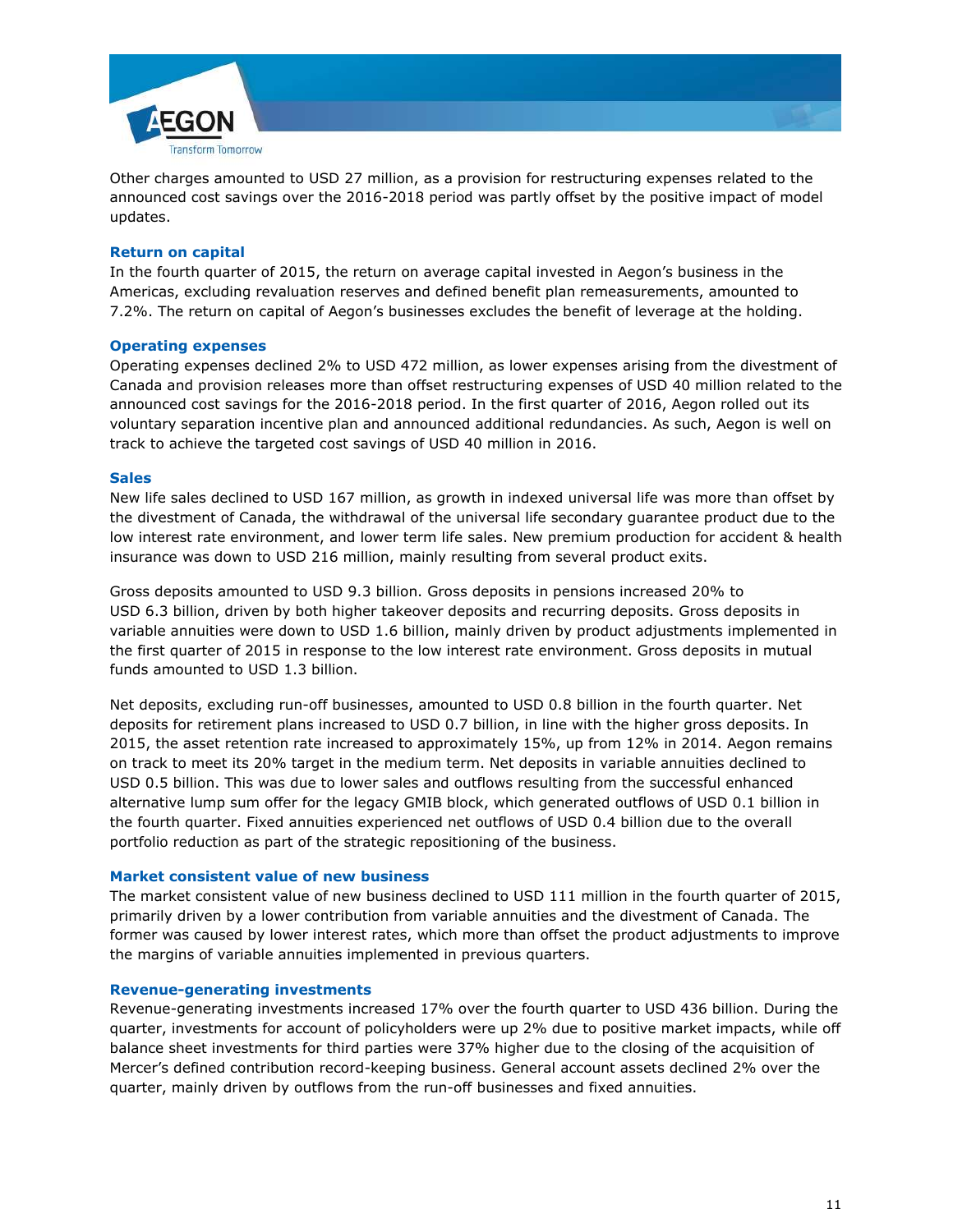

| Q4 2015<br>Q3 2015<br>$\frac{0}{0}$<br>Q4 2014<br>$\frac{0}{0}$<br>FY 2015<br>FY 2014<br><b>USD millions</b><br>$\frac{0}{0}$<br>Notes<br>Underlying earnings before tax by line of business<br>53<br>91<br>68<br>213<br>(13)<br>Life insurance<br>(42)<br>(22)<br>8<br>37<br>78<br>140<br>212<br>Accident & health insurance<br>(52)<br>(34)<br>90<br>99<br>353<br>Life & protection<br>146<br>199<br>(9)<br>(38)<br>77<br>54<br>67<br>76<br>261<br>272<br>Retirement plans<br>(20)<br>(29)<br>(4)<br>Mutual funds<br>16<br>47<br>13<br>11<br>50<br>22<br>40<br>6<br>83<br>145<br>Variable annuities<br>135<br>501<br>671<br>62<br>(7)<br>(25)<br><b>Fixed annuities</b><br>19<br>(18)<br>56<br>172<br>66<br>ä,<br>(66)<br>(62)<br>25<br>25<br>27<br>109<br>Stable value solutions<br>101<br>(2)<br>(8)<br>(8)<br>248<br>170<br>314<br>978<br>1,271<br>Investments & retirement<br>46<br>(21)<br>(23)<br>Canada<br>5<br>30<br>$\overline{\phantom{a}}$<br>$\sim$<br>$\overline{2}$<br>$\overline{2}$<br>5<br>$\mathbf{1}$<br>Latin America<br>1<br>72<br>(72)<br>(15)<br>339<br>270<br>467<br>1,506<br>Underlying earnings before tax<br>1,332<br>(27)<br>(12)<br>26<br>(163)<br>Fair value items<br>(68)<br>(219)<br>(654)<br>(661)<br>69<br>58<br>$\mathbf{1}$<br>$\overline{2}$<br>Realized gains / (losses) on investments<br>(24)<br>12<br>(83)<br>113<br>÷<br>80<br>(26)<br>79<br>27<br>Net impairments<br>(6)<br>$\overline{\phantom{a}}$<br>189<br>$\bar{a}$<br>Other income / (charges)<br>(1,014)<br>(22)<br>(69)<br>(27)<br>(1,041)<br>97<br>(26)<br>$\sim$<br>15<br>(4)<br>Run- off businesses<br>31<br>58<br>(28)<br>(51)<br>Income before tax<br>315<br>208<br>889<br>(880)<br>(308)<br>$\overline{\phantom{a}}$<br>51<br>$\overline{\phantom{a}}$<br>Income tax<br>(42)<br>81<br>(20)<br>35<br>(105)<br>(105)<br>Net income / (loss)<br>(798)<br>188<br>784<br>273<br>(273)<br>45<br>$\overline{\phantom{a}}$<br>$\sim$<br>Net underlying earnings<br>274<br>228<br>336<br>1,045<br>1,082<br>(19)<br>20<br>(3)<br>952<br>Commissions and expenses<br>1,232<br>1,155<br>4,529<br>4,446<br>29<br>$\overline{\mathbf{r}}$<br>$\overline{c}$<br>472<br>468<br>483<br>of which operating expenses<br>1,843<br>1,871<br>(2)<br>$^\mathrm{1}$<br>(2)<br><b>New life sales</b><br>10<br>33<br>Life single premiums<br>34<br>114<br>144<br>344<br>$\overline{c}$<br>(70)<br>(58)<br>163<br>162<br>204<br>650<br>699<br>Life recurring premiums annualized<br>(20)<br>(7)<br>$\mathbf{1}$<br>Total recurring plus 1/10 single<br>167<br>165<br>215<br>665<br>733<br>$\pmb{\mathcal{I}}$<br>(23)<br>(9)<br>158<br>154<br>181<br>615<br>Life & protection<br>622<br>$\sqrt{3}$<br>(13)<br>1<br>75<br>Canada<br>21<br>$\sim$<br>÷,<br>÷,<br>$\overline{\phantom{a}}$<br>9<br>11<br>12<br>42<br>43<br>Latin America<br>(21)<br>(27)<br>(2)<br>Total recurring plus 1/10 single<br>167<br>165<br>215<br>665<br>733<br>$\mathbf{1}$<br>(23)<br>(9)<br>216<br>221<br>240<br>New premium production accident and health insurance<br>1,003<br>1,193<br>(D)<br>(16)<br>(3)<br>Gross deposits (on and off balance) by line of business<br>10<br>Life & protection<br>2<br>2<br>2<br>9<br>7<br>$\boldsymbol{7}$<br>(1)<br>(20)<br>6,327<br>5,648<br>5,279<br>27,833<br>26,736<br>Retirement plans<br>$\mathcal{D}$<br>20<br>$\boldsymbol{4}$<br>4,879<br>Mutual funds<br>1,325<br>1,228<br>1,462<br>5,084<br>8<br>(9)<br>$\overline{4}$<br>Variable annuities<br>1,586<br>1,806<br>2,819<br>7,857<br>10,235<br>(44)<br>(2)<br>(23)<br><b>Fixed annuities</b><br>63<br>63<br>81<br>276<br>323<br>(15)<br>(22)<br>9,301<br>8,744<br>41,051<br>42,173<br>9,642<br>(4)<br>6<br>(3)<br>28<br>121<br>$\qquad \qquad -$<br>٠<br>×.<br>5<br>3<br>3<br>Latin America<br>12<br>18<br>13<br>(42)<br>(35)<br>9,305<br>8,749<br>9,676<br>41,069<br>42,321<br><b>Total gross deposits</b><br>6<br>(4)<br>(3)<br>Net deposits (on and off balance) by line of business<br>10<br>Life & protection<br>(9)<br>(47)<br>(8)<br>(11)<br>(38)<br>14<br>$\mathcal{B}% _{T}=\mathcal{A}_{T}\!\left( a,b\right) ,\ \mathcal{A}_{T}=\mathcal{A}_{T}\!\left( a,b\right) ,$<br>29<br>Retirement plans<br>671<br>622<br>506<br>7,945<br>8,659<br>8<br>33<br>(8)<br>Mutual funds<br>41<br>2<br>187<br>784<br>(6)<br>(78)<br>÷.<br>5,804<br>Variable annuities<br>462<br>565<br>1,679<br>2,416<br>(B)<br>(72)<br>(58)<br><b>Fixed annuities</b><br>(398)<br>(395)<br>(535)<br>(1,711)<br>(2, 526)<br>$32\,$<br>(1)<br>26<br>Stable value solutions<br>(2, 339)<br>(5, 279)<br>$\overline{\phantom{a}}$<br>Investments & retirement<br>795<br>777<br>(502)<br>8,645<br>7,442<br>16<br>(2)<br>Canada<br>(59)<br>(284)<br>$\overline{\phantom{a}}$<br>$\overline{2}$<br>Latin America<br>(1)<br>3 <sub>1</sub><br>9<br>(46)<br>(97)<br>Total net deposits excluding run-off businesses<br>771<br>785<br>(568)<br>8,607<br>7,120<br>(2)<br>21<br>$\overline{\phantom{a}}$<br>Run-off businesses<br>(236)<br>(328)<br>(925)<br>(1,617)<br>(197)<br>28<br>(20)<br>43<br>Total net deposits / (outflows)<br>535<br>457<br>7,682<br>5,503<br>$17\,$<br>(766)<br>$\blacksquare$<br>40 | Americas                 |  |  |  |  |
|-------------------------------------------------------------------------------------------------------------------------------------------------------------------------------------------------------------------------------------------------------------------------------------------------------------------------------------------------------------------------------------------------------------------------------------------------------------------------------------------------------------------------------------------------------------------------------------------------------------------------------------------------------------------------------------------------------------------------------------------------------------------------------------------------------------------------------------------------------------------------------------------------------------------------------------------------------------------------------------------------------------------------------------------------------------------------------------------------------------------------------------------------------------------------------------------------------------------------------------------------------------------------------------------------------------------------------------------------------------------------------------------------------------------------------------------------------------------------------------------------------------------------------------------------------------------------------------------------------------------------------------------------------------------------------------------------------------------------------------------------------------------------------------------------------------------------------------------------------------------------------------------------------------------------------------------------------------------------------------------------------------------------------------------------------------------------------------------------------------------------------------------------------------------------------------------------------------------------------------------------------------------------------------------------------------------------------------------------------------------------------------------------------------------------------------------------------------------------------------------------------------------------------------------------------------------------------------------------------------------------------------------------------------------------------------------------------------------------------------------------------------------------------------------------------------------------------------------------------------------------------------------------------------------------------------------------------------------------------------------------------------------------------------------------------------------------------------------------------------------------------------------------------------------------------------------------------------------------------------------------------------------------------------------------------------------------------------------------------------------------------------------------------------------------------------------------------------------------------------------------------------------------------------------------------------------------------------------------------------------------------------------------------------------------------------------------------------------------------------------------------------------------------------------------------------------------------------------------------------------------------------------------------------------------------------------------------------------------------------------------------------------------------------------------------------------------------------------------------------------------------------------------------------------------------------------------------------------------------------------------------------------------------------------------------------------------------------------------------------------------------------------------------------------------------------------------------------------------------------------------------------------------------------------------------------------------------------------------------------------------------------------------------------------------------------------------------------------------------------------------------------------------------------------------------------------------------------------------------------------------------------------------------------------------------------------------------------------------------------------------------------------------------------------------------------------------------------------------------------------------------------------|--------------------------|--|--|--|--|
|                                                                                                                                                                                                                                                                                                                                                                                                                                                                                                                                                                                                                                                                                                                                                                                                                                                                                                                                                                                                                                                                                                                                                                                                                                                                                                                                                                                                                                                                                                                                                                                                                                                                                                                                                                                                                                                                                                                                                                                                                                                                                                                                                                                                                                                                                                                                                                                                                                                                                                                                                                                                                                                                                                                                                                                                                                                                                                                                                                                                                                                                                                                                                                                                                                                                                                                                                                                                                                                                                                                                                                                                                                                                                                                                                                                                                                                                                                                                                                                                                                                                                                                                                                                                                                                                                                                                                                                                                                                                                                                                                                                                                                                                                                                                                                                                                                                                                                                                                                                                                                                                                                                                           |                          |  |  |  |  |
|                                                                                                                                                                                                                                                                                                                                                                                                                                                                                                                                                                                                                                                                                                                                                                                                                                                                                                                                                                                                                                                                                                                                                                                                                                                                                                                                                                                                                                                                                                                                                                                                                                                                                                                                                                                                                                                                                                                                                                                                                                                                                                                                                                                                                                                                                                                                                                                                                                                                                                                                                                                                                                                                                                                                                                                                                                                                                                                                                                                                                                                                                                                                                                                                                                                                                                                                                                                                                                                                                                                                                                                                                                                                                                                                                                                                                                                                                                                                                                                                                                                                                                                                                                                                                                                                                                                                                                                                                                                                                                                                                                                                                                                                                                                                                                                                                                                                                                                                                                                                                                                                                                                                           |                          |  |  |  |  |
|                                                                                                                                                                                                                                                                                                                                                                                                                                                                                                                                                                                                                                                                                                                                                                                                                                                                                                                                                                                                                                                                                                                                                                                                                                                                                                                                                                                                                                                                                                                                                                                                                                                                                                                                                                                                                                                                                                                                                                                                                                                                                                                                                                                                                                                                                                                                                                                                                                                                                                                                                                                                                                                                                                                                                                                                                                                                                                                                                                                                                                                                                                                                                                                                                                                                                                                                                                                                                                                                                                                                                                                                                                                                                                                                                                                                                                                                                                                                                                                                                                                                                                                                                                                                                                                                                                                                                                                                                                                                                                                                                                                                                                                                                                                                                                                                                                                                                                                                                                                                                                                                                                                                           |                          |  |  |  |  |
|                                                                                                                                                                                                                                                                                                                                                                                                                                                                                                                                                                                                                                                                                                                                                                                                                                                                                                                                                                                                                                                                                                                                                                                                                                                                                                                                                                                                                                                                                                                                                                                                                                                                                                                                                                                                                                                                                                                                                                                                                                                                                                                                                                                                                                                                                                                                                                                                                                                                                                                                                                                                                                                                                                                                                                                                                                                                                                                                                                                                                                                                                                                                                                                                                                                                                                                                                                                                                                                                                                                                                                                                                                                                                                                                                                                                                                                                                                                                                                                                                                                                                                                                                                                                                                                                                                                                                                                                                                                                                                                                                                                                                                                                                                                                                                                                                                                                                                                                                                                                                                                                                                                                           |                          |  |  |  |  |
|                                                                                                                                                                                                                                                                                                                                                                                                                                                                                                                                                                                                                                                                                                                                                                                                                                                                                                                                                                                                                                                                                                                                                                                                                                                                                                                                                                                                                                                                                                                                                                                                                                                                                                                                                                                                                                                                                                                                                                                                                                                                                                                                                                                                                                                                                                                                                                                                                                                                                                                                                                                                                                                                                                                                                                                                                                                                                                                                                                                                                                                                                                                                                                                                                                                                                                                                                                                                                                                                                                                                                                                                                                                                                                                                                                                                                                                                                                                                                                                                                                                                                                                                                                                                                                                                                                                                                                                                                                                                                                                                                                                                                                                                                                                                                                                                                                                                                                                                                                                                                                                                                                                                           |                          |  |  |  |  |
|                                                                                                                                                                                                                                                                                                                                                                                                                                                                                                                                                                                                                                                                                                                                                                                                                                                                                                                                                                                                                                                                                                                                                                                                                                                                                                                                                                                                                                                                                                                                                                                                                                                                                                                                                                                                                                                                                                                                                                                                                                                                                                                                                                                                                                                                                                                                                                                                                                                                                                                                                                                                                                                                                                                                                                                                                                                                                                                                                                                                                                                                                                                                                                                                                                                                                                                                                                                                                                                                                                                                                                                                                                                                                                                                                                                                                                                                                                                                                                                                                                                                                                                                                                                                                                                                                                                                                                                                                                                                                                                                                                                                                                                                                                                                                                                                                                                                                                                                                                                                                                                                                                                                           |                          |  |  |  |  |
|                                                                                                                                                                                                                                                                                                                                                                                                                                                                                                                                                                                                                                                                                                                                                                                                                                                                                                                                                                                                                                                                                                                                                                                                                                                                                                                                                                                                                                                                                                                                                                                                                                                                                                                                                                                                                                                                                                                                                                                                                                                                                                                                                                                                                                                                                                                                                                                                                                                                                                                                                                                                                                                                                                                                                                                                                                                                                                                                                                                                                                                                                                                                                                                                                                                                                                                                                                                                                                                                                                                                                                                                                                                                                                                                                                                                                                                                                                                                                                                                                                                                                                                                                                                                                                                                                                                                                                                                                                                                                                                                                                                                                                                                                                                                                                                                                                                                                                                                                                                                                                                                                                                                           |                          |  |  |  |  |
|                                                                                                                                                                                                                                                                                                                                                                                                                                                                                                                                                                                                                                                                                                                                                                                                                                                                                                                                                                                                                                                                                                                                                                                                                                                                                                                                                                                                                                                                                                                                                                                                                                                                                                                                                                                                                                                                                                                                                                                                                                                                                                                                                                                                                                                                                                                                                                                                                                                                                                                                                                                                                                                                                                                                                                                                                                                                                                                                                                                                                                                                                                                                                                                                                                                                                                                                                                                                                                                                                                                                                                                                                                                                                                                                                                                                                                                                                                                                                                                                                                                                                                                                                                                                                                                                                                                                                                                                                                                                                                                                                                                                                                                                                                                                                                                                                                                                                                                                                                                                                                                                                                                                           |                          |  |  |  |  |
|                                                                                                                                                                                                                                                                                                                                                                                                                                                                                                                                                                                                                                                                                                                                                                                                                                                                                                                                                                                                                                                                                                                                                                                                                                                                                                                                                                                                                                                                                                                                                                                                                                                                                                                                                                                                                                                                                                                                                                                                                                                                                                                                                                                                                                                                                                                                                                                                                                                                                                                                                                                                                                                                                                                                                                                                                                                                                                                                                                                                                                                                                                                                                                                                                                                                                                                                                                                                                                                                                                                                                                                                                                                                                                                                                                                                                                                                                                                                                                                                                                                                                                                                                                                                                                                                                                                                                                                                                                                                                                                                                                                                                                                                                                                                                                                                                                                                                                                                                                                                                                                                                                                                           |                          |  |  |  |  |
|                                                                                                                                                                                                                                                                                                                                                                                                                                                                                                                                                                                                                                                                                                                                                                                                                                                                                                                                                                                                                                                                                                                                                                                                                                                                                                                                                                                                                                                                                                                                                                                                                                                                                                                                                                                                                                                                                                                                                                                                                                                                                                                                                                                                                                                                                                                                                                                                                                                                                                                                                                                                                                                                                                                                                                                                                                                                                                                                                                                                                                                                                                                                                                                                                                                                                                                                                                                                                                                                                                                                                                                                                                                                                                                                                                                                                                                                                                                                                                                                                                                                                                                                                                                                                                                                                                                                                                                                                                                                                                                                                                                                                                                                                                                                                                                                                                                                                                                                                                                                                                                                                                                                           |                          |  |  |  |  |
|                                                                                                                                                                                                                                                                                                                                                                                                                                                                                                                                                                                                                                                                                                                                                                                                                                                                                                                                                                                                                                                                                                                                                                                                                                                                                                                                                                                                                                                                                                                                                                                                                                                                                                                                                                                                                                                                                                                                                                                                                                                                                                                                                                                                                                                                                                                                                                                                                                                                                                                                                                                                                                                                                                                                                                                                                                                                                                                                                                                                                                                                                                                                                                                                                                                                                                                                                                                                                                                                                                                                                                                                                                                                                                                                                                                                                                                                                                                                                                                                                                                                                                                                                                                                                                                                                                                                                                                                                                                                                                                                                                                                                                                                                                                                                                                                                                                                                                                                                                                                                                                                                                                                           |                          |  |  |  |  |
|                                                                                                                                                                                                                                                                                                                                                                                                                                                                                                                                                                                                                                                                                                                                                                                                                                                                                                                                                                                                                                                                                                                                                                                                                                                                                                                                                                                                                                                                                                                                                                                                                                                                                                                                                                                                                                                                                                                                                                                                                                                                                                                                                                                                                                                                                                                                                                                                                                                                                                                                                                                                                                                                                                                                                                                                                                                                                                                                                                                                                                                                                                                                                                                                                                                                                                                                                                                                                                                                                                                                                                                                                                                                                                                                                                                                                                                                                                                                                                                                                                                                                                                                                                                                                                                                                                                                                                                                                                                                                                                                                                                                                                                                                                                                                                                                                                                                                                                                                                                                                                                                                                                                           |                          |  |  |  |  |
|                                                                                                                                                                                                                                                                                                                                                                                                                                                                                                                                                                                                                                                                                                                                                                                                                                                                                                                                                                                                                                                                                                                                                                                                                                                                                                                                                                                                                                                                                                                                                                                                                                                                                                                                                                                                                                                                                                                                                                                                                                                                                                                                                                                                                                                                                                                                                                                                                                                                                                                                                                                                                                                                                                                                                                                                                                                                                                                                                                                                                                                                                                                                                                                                                                                                                                                                                                                                                                                                                                                                                                                                                                                                                                                                                                                                                                                                                                                                                                                                                                                                                                                                                                                                                                                                                                                                                                                                                                                                                                                                                                                                                                                                                                                                                                                                                                                                                                                                                                                                                                                                                                                                           |                          |  |  |  |  |
|                                                                                                                                                                                                                                                                                                                                                                                                                                                                                                                                                                                                                                                                                                                                                                                                                                                                                                                                                                                                                                                                                                                                                                                                                                                                                                                                                                                                                                                                                                                                                                                                                                                                                                                                                                                                                                                                                                                                                                                                                                                                                                                                                                                                                                                                                                                                                                                                                                                                                                                                                                                                                                                                                                                                                                                                                                                                                                                                                                                                                                                                                                                                                                                                                                                                                                                                                                                                                                                                                                                                                                                                                                                                                                                                                                                                                                                                                                                                                                                                                                                                                                                                                                                                                                                                                                                                                                                                                                                                                                                                                                                                                                                                                                                                                                                                                                                                                                                                                                                                                                                                                                                                           |                          |  |  |  |  |
|                                                                                                                                                                                                                                                                                                                                                                                                                                                                                                                                                                                                                                                                                                                                                                                                                                                                                                                                                                                                                                                                                                                                                                                                                                                                                                                                                                                                                                                                                                                                                                                                                                                                                                                                                                                                                                                                                                                                                                                                                                                                                                                                                                                                                                                                                                                                                                                                                                                                                                                                                                                                                                                                                                                                                                                                                                                                                                                                                                                                                                                                                                                                                                                                                                                                                                                                                                                                                                                                                                                                                                                                                                                                                                                                                                                                                                                                                                                                                                                                                                                                                                                                                                                                                                                                                                                                                                                                                                                                                                                                                                                                                                                                                                                                                                                                                                                                                                                                                                                                                                                                                                                                           |                          |  |  |  |  |
|                                                                                                                                                                                                                                                                                                                                                                                                                                                                                                                                                                                                                                                                                                                                                                                                                                                                                                                                                                                                                                                                                                                                                                                                                                                                                                                                                                                                                                                                                                                                                                                                                                                                                                                                                                                                                                                                                                                                                                                                                                                                                                                                                                                                                                                                                                                                                                                                                                                                                                                                                                                                                                                                                                                                                                                                                                                                                                                                                                                                                                                                                                                                                                                                                                                                                                                                                                                                                                                                                                                                                                                                                                                                                                                                                                                                                                                                                                                                                                                                                                                                                                                                                                                                                                                                                                                                                                                                                                                                                                                                                                                                                                                                                                                                                                                                                                                                                                                                                                                                                                                                                                                                           |                          |  |  |  |  |
|                                                                                                                                                                                                                                                                                                                                                                                                                                                                                                                                                                                                                                                                                                                                                                                                                                                                                                                                                                                                                                                                                                                                                                                                                                                                                                                                                                                                                                                                                                                                                                                                                                                                                                                                                                                                                                                                                                                                                                                                                                                                                                                                                                                                                                                                                                                                                                                                                                                                                                                                                                                                                                                                                                                                                                                                                                                                                                                                                                                                                                                                                                                                                                                                                                                                                                                                                                                                                                                                                                                                                                                                                                                                                                                                                                                                                                                                                                                                                                                                                                                                                                                                                                                                                                                                                                                                                                                                                                                                                                                                                                                                                                                                                                                                                                                                                                                                                                                                                                                                                                                                                                                                           |                          |  |  |  |  |
|                                                                                                                                                                                                                                                                                                                                                                                                                                                                                                                                                                                                                                                                                                                                                                                                                                                                                                                                                                                                                                                                                                                                                                                                                                                                                                                                                                                                                                                                                                                                                                                                                                                                                                                                                                                                                                                                                                                                                                                                                                                                                                                                                                                                                                                                                                                                                                                                                                                                                                                                                                                                                                                                                                                                                                                                                                                                                                                                                                                                                                                                                                                                                                                                                                                                                                                                                                                                                                                                                                                                                                                                                                                                                                                                                                                                                                                                                                                                                                                                                                                                                                                                                                                                                                                                                                                                                                                                                                                                                                                                                                                                                                                                                                                                                                                                                                                                                                                                                                                                                                                                                                                                           |                          |  |  |  |  |
|                                                                                                                                                                                                                                                                                                                                                                                                                                                                                                                                                                                                                                                                                                                                                                                                                                                                                                                                                                                                                                                                                                                                                                                                                                                                                                                                                                                                                                                                                                                                                                                                                                                                                                                                                                                                                                                                                                                                                                                                                                                                                                                                                                                                                                                                                                                                                                                                                                                                                                                                                                                                                                                                                                                                                                                                                                                                                                                                                                                                                                                                                                                                                                                                                                                                                                                                                                                                                                                                                                                                                                                                                                                                                                                                                                                                                                                                                                                                                                                                                                                                                                                                                                                                                                                                                                                                                                                                                                                                                                                                                                                                                                                                                                                                                                                                                                                                                                                                                                                                                                                                                                                                           |                          |  |  |  |  |
|                                                                                                                                                                                                                                                                                                                                                                                                                                                                                                                                                                                                                                                                                                                                                                                                                                                                                                                                                                                                                                                                                                                                                                                                                                                                                                                                                                                                                                                                                                                                                                                                                                                                                                                                                                                                                                                                                                                                                                                                                                                                                                                                                                                                                                                                                                                                                                                                                                                                                                                                                                                                                                                                                                                                                                                                                                                                                                                                                                                                                                                                                                                                                                                                                                                                                                                                                                                                                                                                                                                                                                                                                                                                                                                                                                                                                                                                                                                                                                                                                                                                                                                                                                                                                                                                                                                                                                                                                                                                                                                                                                                                                                                                                                                                                                                                                                                                                                                                                                                                                                                                                                                                           |                          |  |  |  |  |
|                                                                                                                                                                                                                                                                                                                                                                                                                                                                                                                                                                                                                                                                                                                                                                                                                                                                                                                                                                                                                                                                                                                                                                                                                                                                                                                                                                                                                                                                                                                                                                                                                                                                                                                                                                                                                                                                                                                                                                                                                                                                                                                                                                                                                                                                                                                                                                                                                                                                                                                                                                                                                                                                                                                                                                                                                                                                                                                                                                                                                                                                                                                                                                                                                                                                                                                                                                                                                                                                                                                                                                                                                                                                                                                                                                                                                                                                                                                                                                                                                                                                                                                                                                                                                                                                                                                                                                                                                                                                                                                                                                                                                                                                                                                                                                                                                                                                                                                                                                                                                                                                                                                                           |                          |  |  |  |  |
|                                                                                                                                                                                                                                                                                                                                                                                                                                                                                                                                                                                                                                                                                                                                                                                                                                                                                                                                                                                                                                                                                                                                                                                                                                                                                                                                                                                                                                                                                                                                                                                                                                                                                                                                                                                                                                                                                                                                                                                                                                                                                                                                                                                                                                                                                                                                                                                                                                                                                                                                                                                                                                                                                                                                                                                                                                                                                                                                                                                                                                                                                                                                                                                                                                                                                                                                                                                                                                                                                                                                                                                                                                                                                                                                                                                                                                                                                                                                                                                                                                                                                                                                                                                                                                                                                                                                                                                                                                                                                                                                                                                                                                                                                                                                                                                                                                                                                                                                                                                                                                                                                                                                           |                          |  |  |  |  |
|                                                                                                                                                                                                                                                                                                                                                                                                                                                                                                                                                                                                                                                                                                                                                                                                                                                                                                                                                                                                                                                                                                                                                                                                                                                                                                                                                                                                                                                                                                                                                                                                                                                                                                                                                                                                                                                                                                                                                                                                                                                                                                                                                                                                                                                                                                                                                                                                                                                                                                                                                                                                                                                                                                                                                                                                                                                                                                                                                                                                                                                                                                                                                                                                                                                                                                                                                                                                                                                                                                                                                                                                                                                                                                                                                                                                                                                                                                                                                                                                                                                                                                                                                                                                                                                                                                                                                                                                                                                                                                                                                                                                                                                                                                                                                                                                                                                                                                                                                                                                                                                                                                                                           |                          |  |  |  |  |
|                                                                                                                                                                                                                                                                                                                                                                                                                                                                                                                                                                                                                                                                                                                                                                                                                                                                                                                                                                                                                                                                                                                                                                                                                                                                                                                                                                                                                                                                                                                                                                                                                                                                                                                                                                                                                                                                                                                                                                                                                                                                                                                                                                                                                                                                                                                                                                                                                                                                                                                                                                                                                                                                                                                                                                                                                                                                                                                                                                                                                                                                                                                                                                                                                                                                                                                                                                                                                                                                                                                                                                                                                                                                                                                                                                                                                                                                                                                                                                                                                                                                                                                                                                                                                                                                                                                                                                                                                                                                                                                                                                                                                                                                                                                                                                                                                                                                                                                                                                                                                                                                                                                                           |                          |  |  |  |  |
|                                                                                                                                                                                                                                                                                                                                                                                                                                                                                                                                                                                                                                                                                                                                                                                                                                                                                                                                                                                                                                                                                                                                                                                                                                                                                                                                                                                                                                                                                                                                                                                                                                                                                                                                                                                                                                                                                                                                                                                                                                                                                                                                                                                                                                                                                                                                                                                                                                                                                                                                                                                                                                                                                                                                                                                                                                                                                                                                                                                                                                                                                                                                                                                                                                                                                                                                                                                                                                                                                                                                                                                                                                                                                                                                                                                                                                                                                                                                                                                                                                                                                                                                                                                                                                                                                                                                                                                                                                                                                                                                                                                                                                                                                                                                                                                                                                                                                                                                                                                                                                                                                                                                           |                          |  |  |  |  |
|                                                                                                                                                                                                                                                                                                                                                                                                                                                                                                                                                                                                                                                                                                                                                                                                                                                                                                                                                                                                                                                                                                                                                                                                                                                                                                                                                                                                                                                                                                                                                                                                                                                                                                                                                                                                                                                                                                                                                                                                                                                                                                                                                                                                                                                                                                                                                                                                                                                                                                                                                                                                                                                                                                                                                                                                                                                                                                                                                                                                                                                                                                                                                                                                                                                                                                                                                                                                                                                                                                                                                                                                                                                                                                                                                                                                                                                                                                                                                                                                                                                                                                                                                                                                                                                                                                                                                                                                                                                                                                                                                                                                                                                                                                                                                                                                                                                                                                                                                                                                                                                                                                                                           |                          |  |  |  |  |
|                                                                                                                                                                                                                                                                                                                                                                                                                                                                                                                                                                                                                                                                                                                                                                                                                                                                                                                                                                                                                                                                                                                                                                                                                                                                                                                                                                                                                                                                                                                                                                                                                                                                                                                                                                                                                                                                                                                                                                                                                                                                                                                                                                                                                                                                                                                                                                                                                                                                                                                                                                                                                                                                                                                                                                                                                                                                                                                                                                                                                                                                                                                                                                                                                                                                                                                                                                                                                                                                                                                                                                                                                                                                                                                                                                                                                                                                                                                                                                                                                                                                                                                                                                                                                                                                                                                                                                                                                                                                                                                                                                                                                                                                                                                                                                                                                                                                                                                                                                                                                                                                                                                                           |                          |  |  |  |  |
|                                                                                                                                                                                                                                                                                                                                                                                                                                                                                                                                                                                                                                                                                                                                                                                                                                                                                                                                                                                                                                                                                                                                                                                                                                                                                                                                                                                                                                                                                                                                                                                                                                                                                                                                                                                                                                                                                                                                                                                                                                                                                                                                                                                                                                                                                                                                                                                                                                                                                                                                                                                                                                                                                                                                                                                                                                                                                                                                                                                                                                                                                                                                                                                                                                                                                                                                                                                                                                                                                                                                                                                                                                                                                                                                                                                                                                                                                                                                                                                                                                                                                                                                                                                                                                                                                                                                                                                                                                                                                                                                                                                                                                                                                                                                                                                                                                                                                                                                                                                                                                                                                                                                           |                          |  |  |  |  |
|                                                                                                                                                                                                                                                                                                                                                                                                                                                                                                                                                                                                                                                                                                                                                                                                                                                                                                                                                                                                                                                                                                                                                                                                                                                                                                                                                                                                                                                                                                                                                                                                                                                                                                                                                                                                                                                                                                                                                                                                                                                                                                                                                                                                                                                                                                                                                                                                                                                                                                                                                                                                                                                                                                                                                                                                                                                                                                                                                                                                                                                                                                                                                                                                                                                                                                                                                                                                                                                                                                                                                                                                                                                                                                                                                                                                                                                                                                                                                                                                                                                                                                                                                                                                                                                                                                                                                                                                                                                                                                                                                                                                                                                                                                                                                                                                                                                                                                                                                                                                                                                                                                                                           |                          |  |  |  |  |
|                                                                                                                                                                                                                                                                                                                                                                                                                                                                                                                                                                                                                                                                                                                                                                                                                                                                                                                                                                                                                                                                                                                                                                                                                                                                                                                                                                                                                                                                                                                                                                                                                                                                                                                                                                                                                                                                                                                                                                                                                                                                                                                                                                                                                                                                                                                                                                                                                                                                                                                                                                                                                                                                                                                                                                                                                                                                                                                                                                                                                                                                                                                                                                                                                                                                                                                                                                                                                                                                                                                                                                                                                                                                                                                                                                                                                                                                                                                                                                                                                                                                                                                                                                                                                                                                                                                                                                                                                                                                                                                                                                                                                                                                                                                                                                                                                                                                                                                                                                                                                                                                                                                                           |                          |  |  |  |  |
|                                                                                                                                                                                                                                                                                                                                                                                                                                                                                                                                                                                                                                                                                                                                                                                                                                                                                                                                                                                                                                                                                                                                                                                                                                                                                                                                                                                                                                                                                                                                                                                                                                                                                                                                                                                                                                                                                                                                                                                                                                                                                                                                                                                                                                                                                                                                                                                                                                                                                                                                                                                                                                                                                                                                                                                                                                                                                                                                                                                                                                                                                                                                                                                                                                                                                                                                                                                                                                                                                                                                                                                                                                                                                                                                                                                                                                                                                                                                                                                                                                                                                                                                                                                                                                                                                                                                                                                                                                                                                                                                                                                                                                                                                                                                                                                                                                                                                                                                                                                                                                                                                                                                           |                          |  |  |  |  |
|                                                                                                                                                                                                                                                                                                                                                                                                                                                                                                                                                                                                                                                                                                                                                                                                                                                                                                                                                                                                                                                                                                                                                                                                                                                                                                                                                                                                                                                                                                                                                                                                                                                                                                                                                                                                                                                                                                                                                                                                                                                                                                                                                                                                                                                                                                                                                                                                                                                                                                                                                                                                                                                                                                                                                                                                                                                                                                                                                                                                                                                                                                                                                                                                                                                                                                                                                                                                                                                                                                                                                                                                                                                                                                                                                                                                                                                                                                                                                                                                                                                                                                                                                                                                                                                                                                                                                                                                                                                                                                                                                                                                                                                                                                                                                                                                                                                                                                                                                                                                                                                                                                                                           |                          |  |  |  |  |
|                                                                                                                                                                                                                                                                                                                                                                                                                                                                                                                                                                                                                                                                                                                                                                                                                                                                                                                                                                                                                                                                                                                                                                                                                                                                                                                                                                                                                                                                                                                                                                                                                                                                                                                                                                                                                                                                                                                                                                                                                                                                                                                                                                                                                                                                                                                                                                                                                                                                                                                                                                                                                                                                                                                                                                                                                                                                                                                                                                                                                                                                                                                                                                                                                                                                                                                                                                                                                                                                                                                                                                                                                                                                                                                                                                                                                                                                                                                                                                                                                                                                                                                                                                                                                                                                                                                                                                                                                                                                                                                                                                                                                                                                                                                                                                                                                                                                                                                                                                                                                                                                                                                                           |                          |  |  |  |  |
|                                                                                                                                                                                                                                                                                                                                                                                                                                                                                                                                                                                                                                                                                                                                                                                                                                                                                                                                                                                                                                                                                                                                                                                                                                                                                                                                                                                                                                                                                                                                                                                                                                                                                                                                                                                                                                                                                                                                                                                                                                                                                                                                                                                                                                                                                                                                                                                                                                                                                                                                                                                                                                                                                                                                                                                                                                                                                                                                                                                                                                                                                                                                                                                                                                                                                                                                                                                                                                                                                                                                                                                                                                                                                                                                                                                                                                                                                                                                                                                                                                                                                                                                                                                                                                                                                                                                                                                                                                                                                                                                                                                                                                                                                                                                                                                                                                                                                                                                                                                                                                                                                                                                           |                          |  |  |  |  |
|                                                                                                                                                                                                                                                                                                                                                                                                                                                                                                                                                                                                                                                                                                                                                                                                                                                                                                                                                                                                                                                                                                                                                                                                                                                                                                                                                                                                                                                                                                                                                                                                                                                                                                                                                                                                                                                                                                                                                                                                                                                                                                                                                                                                                                                                                                                                                                                                                                                                                                                                                                                                                                                                                                                                                                                                                                                                                                                                                                                                                                                                                                                                                                                                                                                                                                                                                                                                                                                                                                                                                                                                                                                                                                                                                                                                                                                                                                                                                                                                                                                                                                                                                                                                                                                                                                                                                                                                                                                                                                                                                                                                                                                                                                                                                                                                                                                                                                                                                                                                                                                                                                                                           |                          |  |  |  |  |
|                                                                                                                                                                                                                                                                                                                                                                                                                                                                                                                                                                                                                                                                                                                                                                                                                                                                                                                                                                                                                                                                                                                                                                                                                                                                                                                                                                                                                                                                                                                                                                                                                                                                                                                                                                                                                                                                                                                                                                                                                                                                                                                                                                                                                                                                                                                                                                                                                                                                                                                                                                                                                                                                                                                                                                                                                                                                                                                                                                                                                                                                                                                                                                                                                                                                                                                                                                                                                                                                                                                                                                                                                                                                                                                                                                                                                                                                                                                                                                                                                                                                                                                                                                                                                                                                                                                                                                                                                                                                                                                                                                                                                                                                                                                                                                                                                                                                                                                                                                                                                                                                                                                                           |                          |  |  |  |  |
|                                                                                                                                                                                                                                                                                                                                                                                                                                                                                                                                                                                                                                                                                                                                                                                                                                                                                                                                                                                                                                                                                                                                                                                                                                                                                                                                                                                                                                                                                                                                                                                                                                                                                                                                                                                                                                                                                                                                                                                                                                                                                                                                                                                                                                                                                                                                                                                                                                                                                                                                                                                                                                                                                                                                                                                                                                                                                                                                                                                                                                                                                                                                                                                                                                                                                                                                                                                                                                                                                                                                                                                                                                                                                                                                                                                                                                                                                                                                                                                                                                                                                                                                                                                                                                                                                                                                                                                                                                                                                                                                                                                                                                                                                                                                                                                                                                                                                                                                                                                                                                                                                                                                           |                          |  |  |  |  |
|                                                                                                                                                                                                                                                                                                                                                                                                                                                                                                                                                                                                                                                                                                                                                                                                                                                                                                                                                                                                                                                                                                                                                                                                                                                                                                                                                                                                                                                                                                                                                                                                                                                                                                                                                                                                                                                                                                                                                                                                                                                                                                                                                                                                                                                                                                                                                                                                                                                                                                                                                                                                                                                                                                                                                                                                                                                                                                                                                                                                                                                                                                                                                                                                                                                                                                                                                                                                                                                                                                                                                                                                                                                                                                                                                                                                                                                                                                                                                                                                                                                                                                                                                                                                                                                                                                                                                                                                                                                                                                                                                                                                                                                                                                                                                                                                                                                                                                                                                                                                                                                                                                                                           |                          |  |  |  |  |
|                                                                                                                                                                                                                                                                                                                                                                                                                                                                                                                                                                                                                                                                                                                                                                                                                                                                                                                                                                                                                                                                                                                                                                                                                                                                                                                                                                                                                                                                                                                                                                                                                                                                                                                                                                                                                                                                                                                                                                                                                                                                                                                                                                                                                                                                                                                                                                                                                                                                                                                                                                                                                                                                                                                                                                                                                                                                                                                                                                                                                                                                                                                                                                                                                                                                                                                                                                                                                                                                                                                                                                                                                                                                                                                                                                                                                                                                                                                                                                                                                                                                                                                                                                                                                                                                                                                                                                                                                                                                                                                                                                                                                                                                                                                                                                                                                                                                                                                                                                                                                                                                                                                                           |                          |  |  |  |  |
|                                                                                                                                                                                                                                                                                                                                                                                                                                                                                                                                                                                                                                                                                                                                                                                                                                                                                                                                                                                                                                                                                                                                                                                                                                                                                                                                                                                                                                                                                                                                                                                                                                                                                                                                                                                                                                                                                                                                                                                                                                                                                                                                                                                                                                                                                                                                                                                                                                                                                                                                                                                                                                                                                                                                                                                                                                                                                                                                                                                                                                                                                                                                                                                                                                                                                                                                                                                                                                                                                                                                                                                                                                                                                                                                                                                                                                                                                                                                                                                                                                                                                                                                                                                                                                                                                                                                                                                                                                                                                                                                                                                                                                                                                                                                                                                                                                                                                                                                                                                                                                                                                                                                           |                          |  |  |  |  |
|                                                                                                                                                                                                                                                                                                                                                                                                                                                                                                                                                                                                                                                                                                                                                                                                                                                                                                                                                                                                                                                                                                                                                                                                                                                                                                                                                                                                                                                                                                                                                                                                                                                                                                                                                                                                                                                                                                                                                                                                                                                                                                                                                                                                                                                                                                                                                                                                                                                                                                                                                                                                                                                                                                                                                                                                                                                                                                                                                                                                                                                                                                                                                                                                                                                                                                                                                                                                                                                                                                                                                                                                                                                                                                                                                                                                                                                                                                                                                                                                                                                                                                                                                                                                                                                                                                                                                                                                                                                                                                                                                                                                                                                                                                                                                                                                                                                                                                                                                                                                                                                                                                                                           |                          |  |  |  |  |
|                                                                                                                                                                                                                                                                                                                                                                                                                                                                                                                                                                                                                                                                                                                                                                                                                                                                                                                                                                                                                                                                                                                                                                                                                                                                                                                                                                                                                                                                                                                                                                                                                                                                                                                                                                                                                                                                                                                                                                                                                                                                                                                                                                                                                                                                                                                                                                                                                                                                                                                                                                                                                                                                                                                                                                                                                                                                                                                                                                                                                                                                                                                                                                                                                                                                                                                                                                                                                                                                                                                                                                                                                                                                                                                                                                                                                                                                                                                                                                                                                                                                                                                                                                                                                                                                                                                                                                                                                                                                                                                                                                                                                                                                                                                                                                                                                                                                                                                                                                                                                                                                                                                                           |                          |  |  |  |  |
|                                                                                                                                                                                                                                                                                                                                                                                                                                                                                                                                                                                                                                                                                                                                                                                                                                                                                                                                                                                                                                                                                                                                                                                                                                                                                                                                                                                                                                                                                                                                                                                                                                                                                                                                                                                                                                                                                                                                                                                                                                                                                                                                                                                                                                                                                                                                                                                                                                                                                                                                                                                                                                                                                                                                                                                                                                                                                                                                                                                                                                                                                                                                                                                                                                                                                                                                                                                                                                                                                                                                                                                                                                                                                                                                                                                                                                                                                                                                                                                                                                                                                                                                                                                                                                                                                                                                                                                                                                                                                                                                                                                                                                                                                                                                                                                                                                                                                                                                                                                                                                                                                                                                           | Investments & retirement |  |  |  |  |
|                                                                                                                                                                                                                                                                                                                                                                                                                                                                                                                                                                                                                                                                                                                                                                                                                                                                                                                                                                                                                                                                                                                                                                                                                                                                                                                                                                                                                                                                                                                                                                                                                                                                                                                                                                                                                                                                                                                                                                                                                                                                                                                                                                                                                                                                                                                                                                                                                                                                                                                                                                                                                                                                                                                                                                                                                                                                                                                                                                                                                                                                                                                                                                                                                                                                                                                                                                                                                                                                                                                                                                                                                                                                                                                                                                                                                                                                                                                                                                                                                                                                                                                                                                                                                                                                                                                                                                                                                                                                                                                                                                                                                                                                                                                                                                                                                                                                                                                                                                                                                                                                                                                                           | Canada                   |  |  |  |  |
|                                                                                                                                                                                                                                                                                                                                                                                                                                                                                                                                                                                                                                                                                                                                                                                                                                                                                                                                                                                                                                                                                                                                                                                                                                                                                                                                                                                                                                                                                                                                                                                                                                                                                                                                                                                                                                                                                                                                                                                                                                                                                                                                                                                                                                                                                                                                                                                                                                                                                                                                                                                                                                                                                                                                                                                                                                                                                                                                                                                                                                                                                                                                                                                                                                                                                                                                                                                                                                                                                                                                                                                                                                                                                                                                                                                                                                                                                                                                                                                                                                                                                                                                                                                                                                                                                                                                                                                                                                                                                                                                                                                                                                                                                                                                                                                                                                                                                                                                                                                                                                                                                                                                           |                          |  |  |  |  |
|                                                                                                                                                                                                                                                                                                                                                                                                                                                                                                                                                                                                                                                                                                                                                                                                                                                                                                                                                                                                                                                                                                                                                                                                                                                                                                                                                                                                                                                                                                                                                                                                                                                                                                                                                                                                                                                                                                                                                                                                                                                                                                                                                                                                                                                                                                                                                                                                                                                                                                                                                                                                                                                                                                                                                                                                                                                                                                                                                                                                                                                                                                                                                                                                                                                                                                                                                                                                                                                                                                                                                                                                                                                                                                                                                                                                                                                                                                                                                                                                                                                                                                                                                                                                                                                                                                                                                                                                                                                                                                                                                                                                                                                                                                                                                                                                                                                                                                                                                                                                                                                                                                                                           |                          |  |  |  |  |
|                                                                                                                                                                                                                                                                                                                                                                                                                                                                                                                                                                                                                                                                                                                                                                                                                                                                                                                                                                                                                                                                                                                                                                                                                                                                                                                                                                                                                                                                                                                                                                                                                                                                                                                                                                                                                                                                                                                                                                                                                                                                                                                                                                                                                                                                                                                                                                                                                                                                                                                                                                                                                                                                                                                                                                                                                                                                                                                                                                                                                                                                                                                                                                                                                                                                                                                                                                                                                                                                                                                                                                                                                                                                                                                                                                                                                                                                                                                                                                                                                                                                                                                                                                                                                                                                                                                                                                                                                                                                                                                                                                                                                                                                                                                                                                                                                                                                                                                                                                                                                                                                                                                                           |                          |  |  |  |  |
|                                                                                                                                                                                                                                                                                                                                                                                                                                                                                                                                                                                                                                                                                                                                                                                                                                                                                                                                                                                                                                                                                                                                                                                                                                                                                                                                                                                                                                                                                                                                                                                                                                                                                                                                                                                                                                                                                                                                                                                                                                                                                                                                                                                                                                                                                                                                                                                                                                                                                                                                                                                                                                                                                                                                                                                                                                                                                                                                                                                                                                                                                                                                                                                                                                                                                                                                                                                                                                                                                                                                                                                                                                                                                                                                                                                                                                                                                                                                                                                                                                                                                                                                                                                                                                                                                                                                                                                                                                                                                                                                                                                                                                                                                                                                                                                                                                                                                                                                                                                                                                                                                                                                           |                          |  |  |  |  |
|                                                                                                                                                                                                                                                                                                                                                                                                                                                                                                                                                                                                                                                                                                                                                                                                                                                                                                                                                                                                                                                                                                                                                                                                                                                                                                                                                                                                                                                                                                                                                                                                                                                                                                                                                                                                                                                                                                                                                                                                                                                                                                                                                                                                                                                                                                                                                                                                                                                                                                                                                                                                                                                                                                                                                                                                                                                                                                                                                                                                                                                                                                                                                                                                                                                                                                                                                                                                                                                                                                                                                                                                                                                                                                                                                                                                                                                                                                                                                                                                                                                                                                                                                                                                                                                                                                                                                                                                                                                                                                                                                                                                                                                                                                                                                                                                                                                                                                                                                                                                                                                                                                                                           |                          |  |  |  |  |
|                                                                                                                                                                                                                                                                                                                                                                                                                                                                                                                                                                                                                                                                                                                                                                                                                                                                                                                                                                                                                                                                                                                                                                                                                                                                                                                                                                                                                                                                                                                                                                                                                                                                                                                                                                                                                                                                                                                                                                                                                                                                                                                                                                                                                                                                                                                                                                                                                                                                                                                                                                                                                                                                                                                                                                                                                                                                                                                                                                                                                                                                                                                                                                                                                                                                                                                                                                                                                                                                                                                                                                                                                                                                                                                                                                                                                                                                                                                                                                                                                                                                                                                                                                                                                                                                                                                                                                                                                                                                                                                                                                                                                                                                                                                                                                                                                                                                                                                                                                                                                                                                                                                                           |                          |  |  |  |  |
|                                                                                                                                                                                                                                                                                                                                                                                                                                                                                                                                                                                                                                                                                                                                                                                                                                                                                                                                                                                                                                                                                                                                                                                                                                                                                                                                                                                                                                                                                                                                                                                                                                                                                                                                                                                                                                                                                                                                                                                                                                                                                                                                                                                                                                                                                                                                                                                                                                                                                                                                                                                                                                                                                                                                                                                                                                                                                                                                                                                                                                                                                                                                                                                                                                                                                                                                                                                                                                                                                                                                                                                                                                                                                                                                                                                                                                                                                                                                                                                                                                                                                                                                                                                                                                                                                                                                                                                                                                                                                                                                                                                                                                                                                                                                                                                                                                                                                                                                                                                                                                                                                                                                           |                          |  |  |  |  |
|                                                                                                                                                                                                                                                                                                                                                                                                                                                                                                                                                                                                                                                                                                                                                                                                                                                                                                                                                                                                                                                                                                                                                                                                                                                                                                                                                                                                                                                                                                                                                                                                                                                                                                                                                                                                                                                                                                                                                                                                                                                                                                                                                                                                                                                                                                                                                                                                                                                                                                                                                                                                                                                                                                                                                                                                                                                                                                                                                                                                                                                                                                                                                                                                                                                                                                                                                                                                                                                                                                                                                                                                                                                                                                                                                                                                                                                                                                                                                                                                                                                                                                                                                                                                                                                                                                                                                                                                                                                                                                                                                                                                                                                                                                                                                                                                                                                                                                                                                                                                                                                                                                                                           |                          |  |  |  |  |
|                                                                                                                                                                                                                                                                                                                                                                                                                                                                                                                                                                                                                                                                                                                                                                                                                                                                                                                                                                                                                                                                                                                                                                                                                                                                                                                                                                                                                                                                                                                                                                                                                                                                                                                                                                                                                                                                                                                                                                                                                                                                                                                                                                                                                                                                                                                                                                                                                                                                                                                                                                                                                                                                                                                                                                                                                                                                                                                                                                                                                                                                                                                                                                                                                                                                                                                                                                                                                                                                                                                                                                                                                                                                                                                                                                                                                                                                                                                                                                                                                                                                                                                                                                                                                                                                                                                                                                                                                                                                                                                                                                                                                                                                                                                                                                                                                                                                                                                                                                                                                                                                                                                                           |                          |  |  |  |  |
|                                                                                                                                                                                                                                                                                                                                                                                                                                                                                                                                                                                                                                                                                                                                                                                                                                                                                                                                                                                                                                                                                                                                                                                                                                                                                                                                                                                                                                                                                                                                                                                                                                                                                                                                                                                                                                                                                                                                                                                                                                                                                                                                                                                                                                                                                                                                                                                                                                                                                                                                                                                                                                                                                                                                                                                                                                                                                                                                                                                                                                                                                                                                                                                                                                                                                                                                                                                                                                                                                                                                                                                                                                                                                                                                                                                                                                                                                                                                                                                                                                                                                                                                                                                                                                                                                                                                                                                                                                                                                                                                                                                                                                                                                                                                                                                                                                                                                                                                                                                                                                                                                                                                           |                          |  |  |  |  |
|                                                                                                                                                                                                                                                                                                                                                                                                                                                                                                                                                                                                                                                                                                                                                                                                                                                                                                                                                                                                                                                                                                                                                                                                                                                                                                                                                                                                                                                                                                                                                                                                                                                                                                                                                                                                                                                                                                                                                                                                                                                                                                                                                                                                                                                                                                                                                                                                                                                                                                                                                                                                                                                                                                                                                                                                                                                                                                                                                                                                                                                                                                                                                                                                                                                                                                                                                                                                                                                                                                                                                                                                                                                                                                                                                                                                                                                                                                                                                                                                                                                                                                                                                                                                                                                                                                                                                                                                                                                                                                                                                                                                                                                                                                                                                                                                                                                                                                                                                                                                                                                                                                                                           |                          |  |  |  |  |
|                                                                                                                                                                                                                                                                                                                                                                                                                                                                                                                                                                                                                                                                                                                                                                                                                                                                                                                                                                                                                                                                                                                                                                                                                                                                                                                                                                                                                                                                                                                                                                                                                                                                                                                                                                                                                                                                                                                                                                                                                                                                                                                                                                                                                                                                                                                                                                                                                                                                                                                                                                                                                                                                                                                                                                                                                                                                                                                                                                                                                                                                                                                                                                                                                                                                                                                                                                                                                                                                                                                                                                                                                                                                                                                                                                                                                                                                                                                                                                                                                                                                                                                                                                                                                                                                                                                                                                                                                                                                                                                                                                                                                                                                                                                                                                                                                                                                                                                                                                                                                                                                                                                                           |                          |  |  |  |  |
|                                                                                                                                                                                                                                                                                                                                                                                                                                                                                                                                                                                                                                                                                                                                                                                                                                                                                                                                                                                                                                                                                                                                                                                                                                                                                                                                                                                                                                                                                                                                                                                                                                                                                                                                                                                                                                                                                                                                                                                                                                                                                                                                                                                                                                                                                                                                                                                                                                                                                                                                                                                                                                                                                                                                                                                                                                                                                                                                                                                                                                                                                                                                                                                                                                                                                                                                                                                                                                                                                                                                                                                                                                                                                                                                                                                                                                                                                                                                                                                                                                                                                                                                                                                                                                                                                                                                                                                                                                                                                                                                                                                                                                                                                                                                                                                                                                                                                                                                                                                                                                                                                                                                           |                          |  |  |  |  |
|                                                                                                                                                                                                                                                                                                                                                                                                                                                                                                                                                                                                                                                                                                                                                                                                                                                                                                                                                                                                                                                                                                                                                                                                                                                                                                                                                                                                                                                                                                                                                                                                                                                                                                                                                                                                                                                                                                                                                                                                                                                                                                                                                                                                                                                                                                                                                                                                                                                                                                                                                                                                                                                                                                                                                                                                                                                                                                                                                                                                                                                                                                                                                                                                                                                                                                                                                                                                                                                                                                                                                                                                                                                                                                                                                                                                                                                                                                                                                                                                                                                                                                                                                                                                                                                                                                                                                                                                                                                                                                                                                                                                                                                                                                                                                                                                                                                                                                                                                                                                                                                                                                                                           |                          |  |  |  |  |
|                                                                                                                                                                                                                                                                                                                                                                                                                                                                                                                                                                                                                                                                                                                                                                                                                                                                                                                                                                                                                                                                                                                                                                                                                                                                                                                                                                                                                                                                                                                                                                                                                                                                                                                                                                                                                                                                                                                                                                                                                                                                                                                                                                                                                                                                                                                                                                                                                                                                                                                                                                                                                                                                                                                                                                                                                                                                                                                                                                                                                                                                                                                                                                                                                                                                                                                                                                                                                                                                                                                                                                                                                                                                                                                                                                                                                                                                                                                                                                                                                                                                                                                                                                                                                                                                                                                                                                                                                                                                                                                                                                                                                                                                                                                                                                                                                                                                                                                                                                                                                                                                                                                                           |                          |  |  |  |  |

# **Revenue-generating investments**

|                                             | Dec. 31, | Sep. 30, |               | Dec. 31, |               |
|---------------------------------------------|----------|----------|---------------|----------|---------------|
|                                             | 2015     | 2015     | $\frac{0}{0}$ | 2014     | $\frac{0}{0}$ |
| Revenue-generating investments (total)      | 436,136  | 374,282  | 17            | 379,914  | 15            |
| Investments general account                 | 95,182   | 97.613   | (2)           | 101.067  | (6)           |
| Investments for account of policyholders    | 109.894  | 107.575  |               | 110,287  |               |
| Off balance sheet investments third parties | 231,060  | 169,093  | 37            | 168,561  | 37            |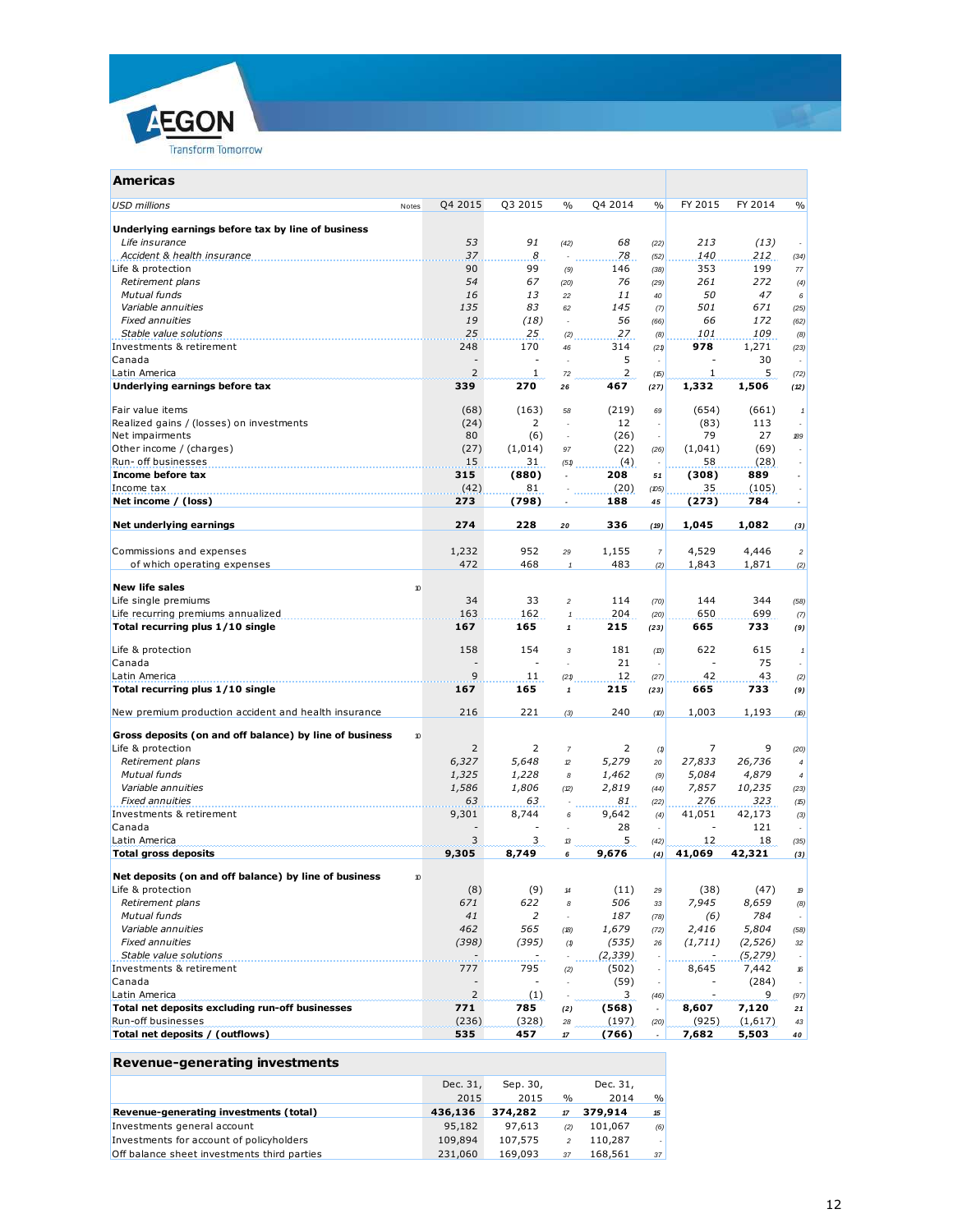

# THE NETHERLANDS

- o **Underlying earnings before tax of EUR 135 million**
- o **Net income of EUR 140 million, mainly driven by lower realized gains**
- o **Gross deposits increase 48% to EUR 1.5 billion, mainly due to strong growth at Knab**

# **Underlying earnings before tax**

Underlying earnings from Aegon's operations in the Netherlands declined to EUR 135 million, as the fourth quarter of 2014 included the benefit of EUR 45 million related to a reserve release due to a new pension arrangement for Aegon's employees in the Netherlands. On a comparable basis, underlying earnings increased, as lower funding costs and a mortality provision release more than offset lower non-life results.

- Life & Savings earnings were EUR 83 million. Lower funding costs were more than offset by the absence of the employee benefit reserve release and a reallocation of higher yielding mortgages to the Pension business.
- Earnings from the Pension business were stable at EUR 57 million. Higher earnings due to an increased allocation of higher yielding mortgages and a mortality provision release of EUR 13 million were offset by the absence of the employee benefit reserve release, and lower investment income resulting from rebalancing the fixed income portfolio in the previous quarters.
- The Non-life business incurred a loss of EUR 13 million. Higher losses on the proxy channel and commercial line portfolios, which Aegon has agreed to sell to Allianz, accounted for EUR 10 million of the loss. The remainder was caused by adverse experience in the disability portfolio.
- Earnings from the distribution businesses increased to EUR 8 million due to cost savings and a provision release of EUR 2 million.

### **Net income**

Net income from Aegon's businesses in the Netherlands declined to EUR 140 million. The result from fair value items was EUR 22 million, which was largely driven by a higher valuation of the real estate portfolio. Realized gains on investments amounted to EUR 33 million and were mainly the result of divesting a part of the corporate bond portfolio to reinvest in private placements. Impairments amounted to EUR 7 million and were primarily related to the consumer loan portfolio.

### **Return on capital**

The return on average capital invested in Aegon's businesses in the Netherlands was 10.7%, excluding revaluation reserves and defined benefit plan remeasurements. Return on capital of Aegon's businesses excludes the benefit of leverage at the holding.

### **Operating expenses**

Operating expenses increased to EUR 228 million, due to one-time provisions and charges of EUR 20 million and higher employee benefit expenses, resulting from the low interest rate environment.

### **Sales**

Gross deposits increased 48% to EUR 1.5 billion. This was mainly the result of the continued strong performance of Knab, Aegon's online bank in the Netherlands, which accounted for EUR 1.0 billion of gross deposits in the fourth quarter, up from EUR 0.7 billion in the fourth quarter of 2014. PPI deposits increased by 130% to EUR 85 million, due to Aegon's attractive and market-leading product offering.

Production of mortgages in the fourth quarter of 2015 more than doubled to EUR 2.0 billion, of which EUR 1.6 billion was related to the Dutch Mortgage Fund.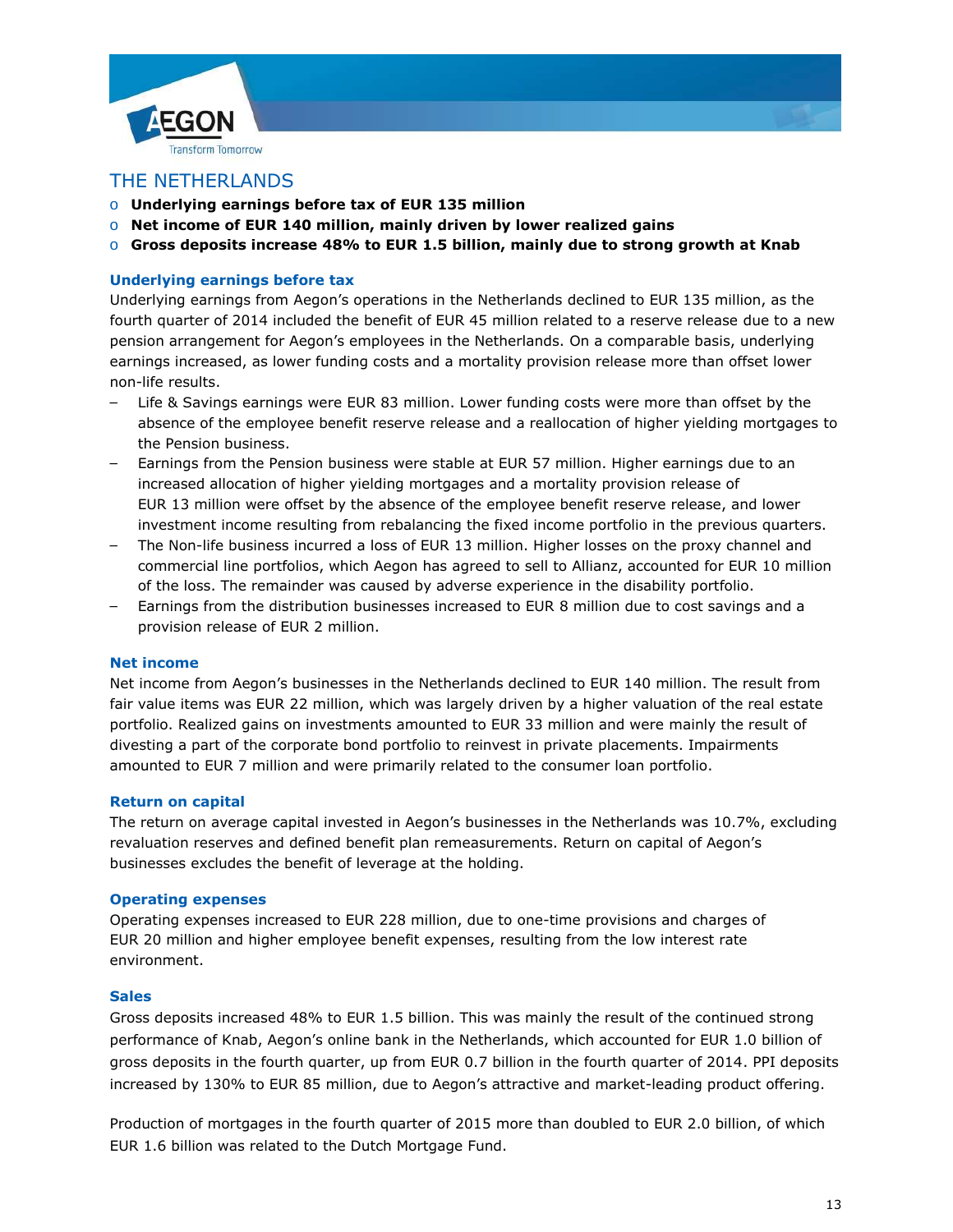

New life sales amounted to EUR 43 million in the fourth quarter. Pension sales declined to EUR 37 million, due to reduced pension buyout activity in the current low interest rate environment. Individual life sales increased to EUR 7 million. Premium production for accident & health and general insurance increased 15% to EUR 9 million.

# **Market consistent value of new business**

The market consistent value of new business in the Netherlands declined to EUR 29 million. This was caused by lower pension sales and a lower contribution from mortgages, as the majority of production in the fourth quarter was for the account of third-party investors.

# **Revenue-generating investments**

Revenue-generating investments amounted to EUR 81 billion. This was stable compared with the previous quarter, as net inflows were offset by negative market impacts.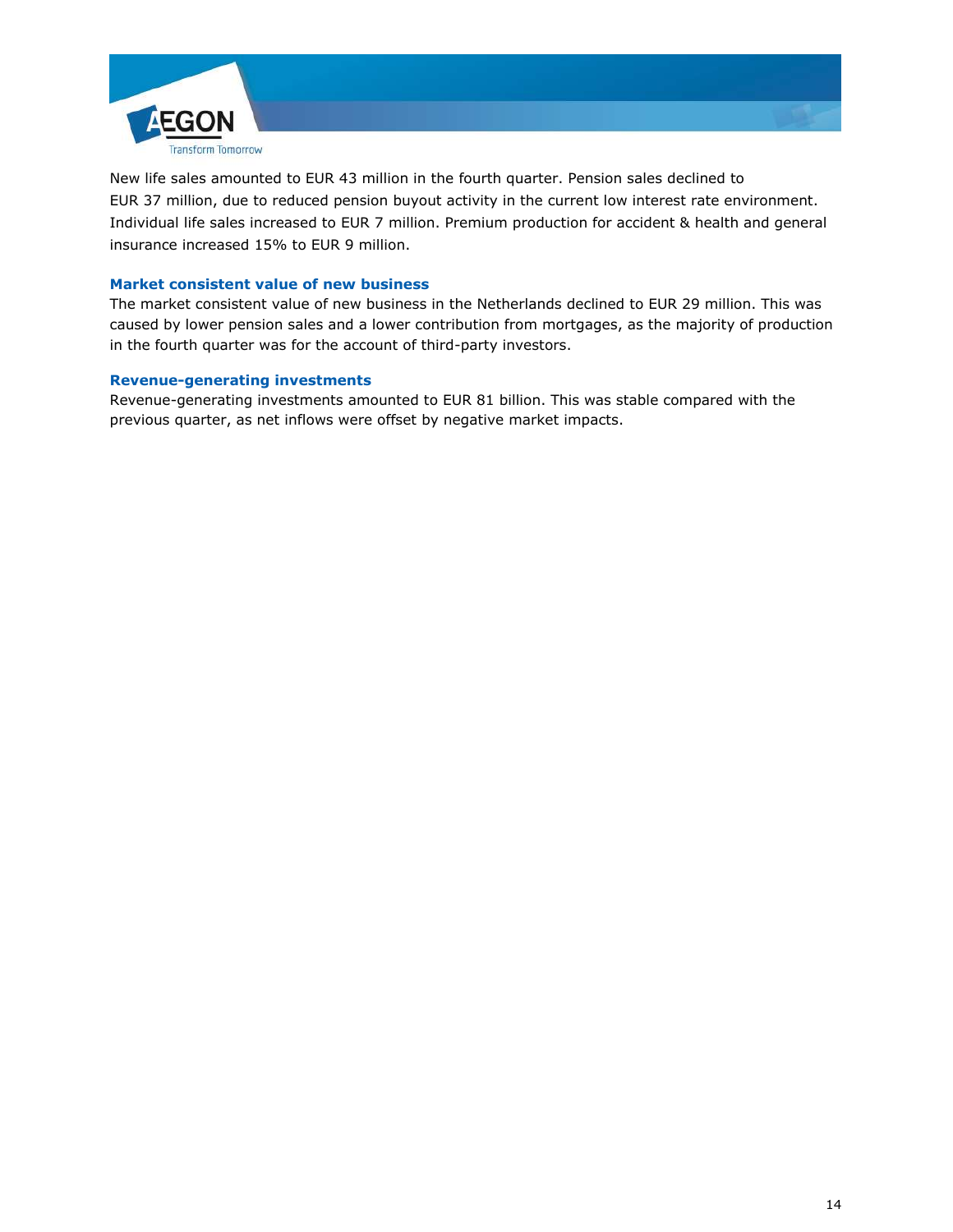

| <b>The Netherlands</b>                                  |       |                |                |                |              |                                   |         |            |              |
|---------------------------------------------------------|-------|----------------|----------------|----------------|--------------|-----------------------------------|---------|------------|--------------|
| <b>EUR</b> millions                                     | Notes | Q4 2015        | Q3 2015        | $\%$           | Q4 2014      | $\%$                              | FY 2015 | FY 2014    | $\%$         |
| Underlying earnings before tax by line of business      |       |                |                |                |              |                                   |         |            |              |
| Life and Savings                                        |       | 83             | 81             | 3              | 102          | (18)                              | 325     | 336        | (3)          |
| Pensions                                                |       | 57             | 47             | 22             | 58           | (2)                               | 212     | 195        | 9            |
| Non-life                                                |       | (13)           | $\mathbf{1}$   | $\overline{a}$ | 9            | $\overline{\phantom{a}}$          | (21)    | 13         |              |
| Distribution                                            |       | 8              | 6              | 34             | 2            | ÷,                                | 22      | 15         | 50           |
| Underlying earnings before tax                          |       | 135            | 135            | ÷,             | 172          | (21)                              | 537     | 558        | (4)          |
| Fair value items                                        |       | 22             | (1)            | ÷              | 61           | (65)                              | 55      | (207)      | $\sim$       |
| Realized gains / (losses) on investments                |       | 33             | 32             | $\overline{4}$ | 248          | (87)                              | 306     | 431        | (29)         |
| Net impairments                                         |       | (7)            | (6)            | (19)           | (5)          | (39)                              | (20)    | (12)       | (76)         |
| Other income / (charges)                                |       |                |                |                | (99)         |                                   | (22)    | (113)      | 81           |
| Income before tax                                       |       | 183            | 160            | 14             | 377          | (51)                              | 857     | 658        | 30           |
| Income tax                                              |       | (43)           | (34)           | (26)           | (105)        | 59                                | (196)   | (166)      | (18)         |
| Net income / (loss)                                     |       | 140            | 126            | 11             | 272          | (49)                              | 661     | 491        | 34           |
| Net underlying earnings                                 |       | 107            | 104            | 3              | 123          | (13)                              | 419     | 423        | (1)          |
|                                                         |       |                |                |                |              |                                   |         |            |              |
| Commissions and expenses                                |       | 272<br>228     | 243            | $\mathcal{D}$  | 210<br>152   | 29                                | 1,053   | 977<br>726 | 8            |
| of which operating expenses                             |       |                | 193            | 18             |              | 50                                | 831     |            | $14$         |
| <b>New life sales</b>                                   |       |                |                |                |              |                                   |         |            |              |
| Life single premiums                                    |       | 241            | 199            | 21             | 658          | (63)                              | 841     | 2,218      | (62)         |
| Life recurring premiums annualized                      |       | 19             | 5              |                | 16           | $\ensuremath{\mathcal{T}}\xspace$ | 46      | 29         | 58           |
| Total recurring plus 1/10 single                        |       | 43             | 24             | 77             | 82           | (47)                              | 130     | 251        | (48)         |
| Life and Savings                                        |       | $\overline{7}$ | 6              | 5              | 5            | 26                                | 32      | 33         | (2)          |
| Pensions                                                |       | 37             | 18             | 102            | 77           | (52)                              | 98      | 218        | (55)         |
| Total recurring plus 1/10 single                        |       | 43             | 24             | 77             | 82           | (47)                              | 130     | 251        | (48)         |
| New premium production accident and health insurance    |       | 2              | 1              | 47             | $\mathbf{1}$ | 19                                | 9       | 9          | $\mathbf{1}$ |
| New premium production general insurance                |       | $\overline{7}$ | $\overline{7}$ | (5)            | 6            | 14                                | 29      | 26         | $11$         |
| <b>Mortgages production</b>                             |       | 2,003          | 1,499          | 34             | 847          | 137                               | 5,880   | 4,758      | 24           |
| Gross deposits (on and off balance) by line of business |       |                |                |                |              |                                   |         |            |              |
| Life and Savings                                        |       | 1,374          | 886            | 55             | 968          | 42                                | 4,870   | 2,708      | 80           |
| Pensions                                                |       | 85             | 114            | (26)           | 21           |                                   | 267     | 73         |              |
| <b>Total gross deposits</b>                             |       | 1,459          | 1,000          | 46             | 989          | 48                                | 5,137   | 2,781      | 85           |
| Net deposits (on and off balance) by line of business   |       |                |                |                |              |                                   |         |            |              |
| Life and Savings                                        |       | 420            | 116            | ÷.             | 463          | (9)                               | 1,618   | 1,058      | 53           |
| Pensions                                                |       | 85             | 114            | (26)           | 21           | $\overline{a}$                    | 267     | 73         |              |
| Total net deposits / (outflows)                         |       | 504            | 230            | 119            | 484          | $\overline{4}$                    | 1,885   | 1,131      | 67           |

| <b>Revenue-generating investments</b>       |          |          |                |          |                |
|---------------------------------------------|----------|----------|----------------|----------|----------------|
|                                             | Dec. 31, | Sep. 30, |                | Dec. 31, |                |
|                                             | 2015     | 2015     | $\%$           | 2014     | $\frac{9}{6}$  |
| Revenue-generating investments (total)      | 80,648   | 80,864   | ٠              | 81,974   | (2)            |
| Investments general account                 | 52,996   | 53,530   | (1)            | 51,898   | 2 <sup>1</sup> |
| Investments for account of policyholders    | 26,756   | 26,470   |                | 29,209   | (8)            |
| Off balance sheet investments third parties | 897      | 863      | $\overline{4}$ | 868      | 3 <sup>1</sup> |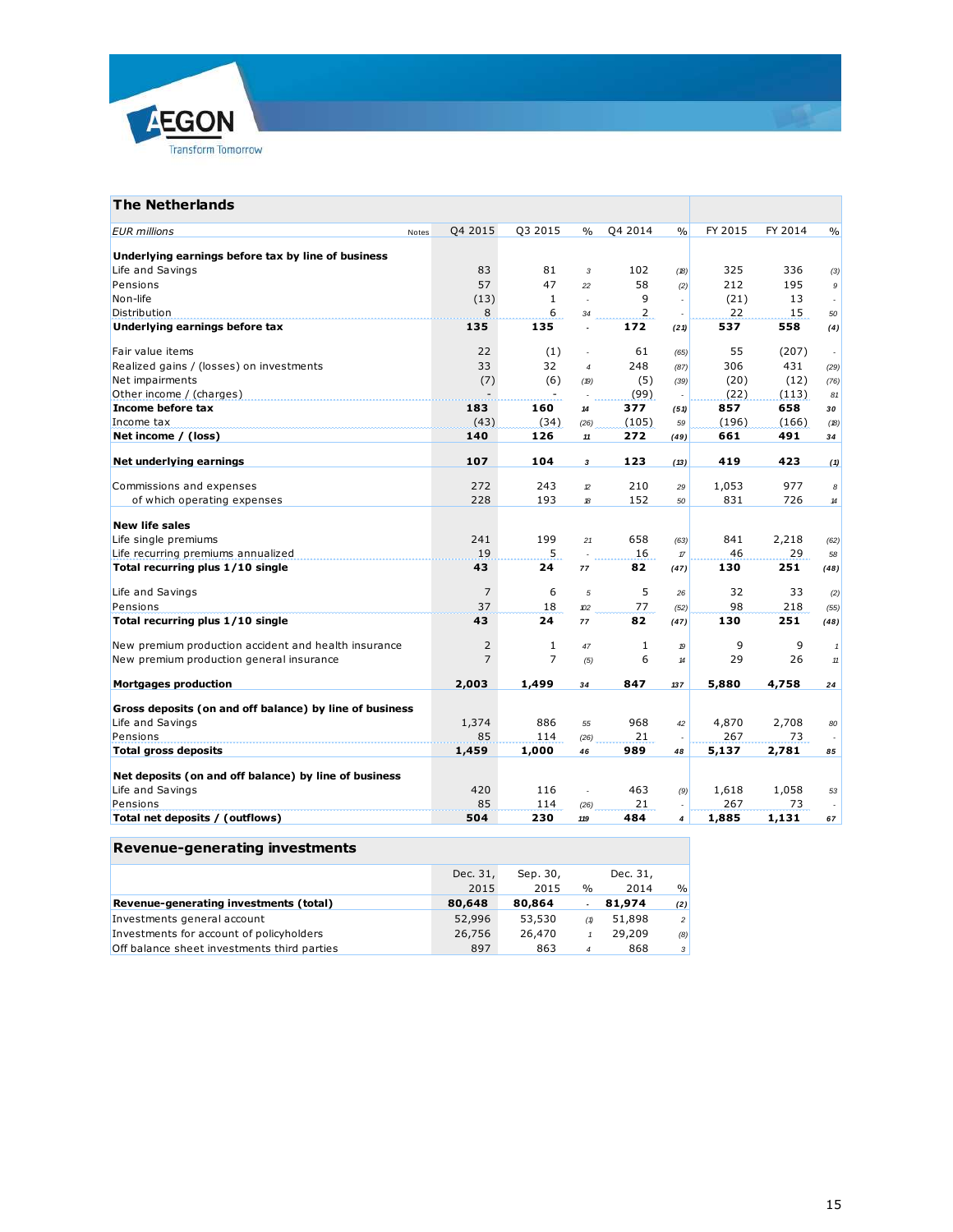



- o **Underlying earnings before tax of GBP 19 million**
- o **Platform assets increase strongly to GBP 6.4 billion; net inflows of GBP 0.9 billion**
- o **44,000 new customers added to the platform; now approaching 250,000**
- o **Operating expenses down 43% to GBP 66 million**

# **Underlying earnings before tax**

Underlying earnings before tax from Aegon's operations in the United Kingdom in the fourth quarter amounted to GBP 19 million.

- Earnings from Life declined to GBP 13 million. This was the result of selective de-risking of the investment portfolio to improve Aegon's capital position under Solvency II and lower earnings from the direct marketing business.
- Earnings from Pensions increased to GBP 5 million, as lower expenses more than offset the impact of lower fees. Earnings included a benefit of GBP 4 million primarily related to a reserve release resulting from market movements and higher lapses.
- Fee revenues amounted to GBP 98 million, down 10% compared with the fourth quarter of 2014. This was driven by lower margins, the result of Aegon's strategy to upgrade customers to its platform proposition. Fee revenues from the platform were up 24% in the fourth quarter compared with the third quarter of 2015 and more than doubled compared with the fourth quarter of 2014, driven by to the strong increase in assets under administration.

# **Net income**

Net income increased to GBP 46 million, mainly because of expenses relating to regulatory changes booked in the fourth quarter of 2014. The loss from fair value items of GBP 23 million was caused by unrealized losses on equity hedges to protect the capital position under Solvency II, while realized gains of GBP 27 million were attributable to adjustments to the investment portfolio to ensure a successful matching adjustment application. The gain on income tax of GBP 23 million includes the impact on deferred tax liabilities caused by the reduction of the corporate tax rate in the United Kingdom from 20% to 19% with effect from April 1, 2017.

# **Customers**

Growth of the platform accelerated as planned for 2015, as a further 44,000 new customers, including upgrades, were added to the platform in the fourth quarter of 2015. The total number of customers on the platform increased to nearly 243,000.

# **Sales**

The net inflows on Aegon's platform strongly increased to GBP 0.9 billion, mainly driven by upgrading existing customers. As a result, total assets on the platform grew to GBP 6.4 billion at the end of fourth quarter of 2015. The average size of new advised individual policies on the platform, including those customers that chose to upgrade, was approximately GBP 51,000, more than double the amount for the traditional book of pensions and investment bonds. Total assets under management for the drawdown product on the platform were up 88% in a year to GBP 0.9 billion and are 16% higher than the third quarter of 2015.

Total new life sales were down 12% to GBP 134 million, primarily due to lower demand for traditional pension products in the market.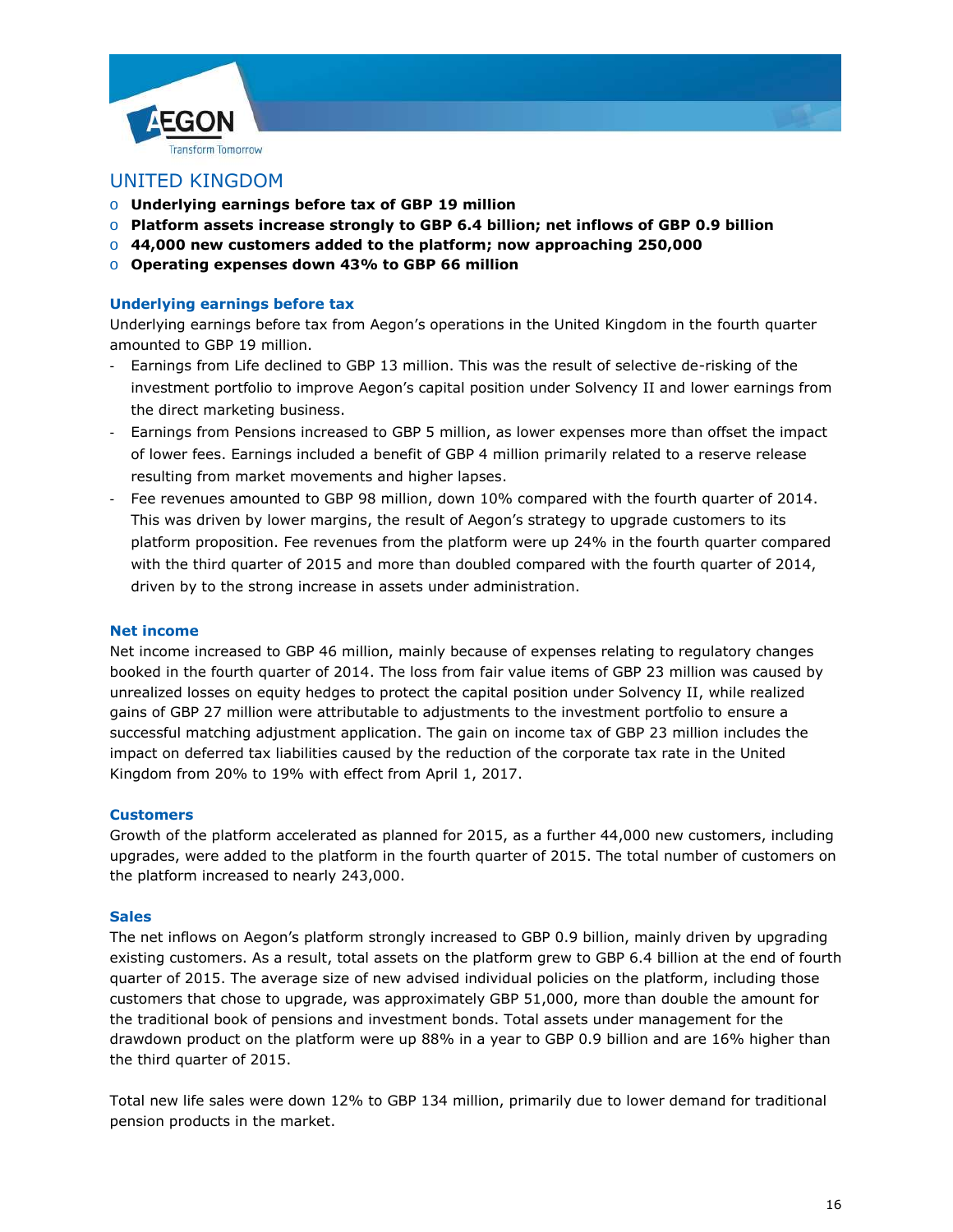

#### **Return on capital**

The return on average capital invested in Aegon's businesses in the United Kingdom, excluding revaluation reserves and defined benefit plan remeasurements, increased to 6.0% in the fourth quarter of 2015, due to benefits arising from the reduction in the corporate tax rate.

## **Operating expenses**

Operating expenses declined 43% to GBP 66 million, driven by lower business transformation costs, cost reduction programs and the non-recurrence of provisions for regulatory adjustments booked in the fourth quarter of 2014.

#### **Market consistent value of new business**

The market consistent value of new business in the UK improved to a negative GBP 3 million, primarily driven by higher margins on annuities and protection products.

#### **Revenue-generating investments**

Revenue-generating investments increased 2% to GBP 59 billion during the fourth quarter, primarily driven by positive market effects.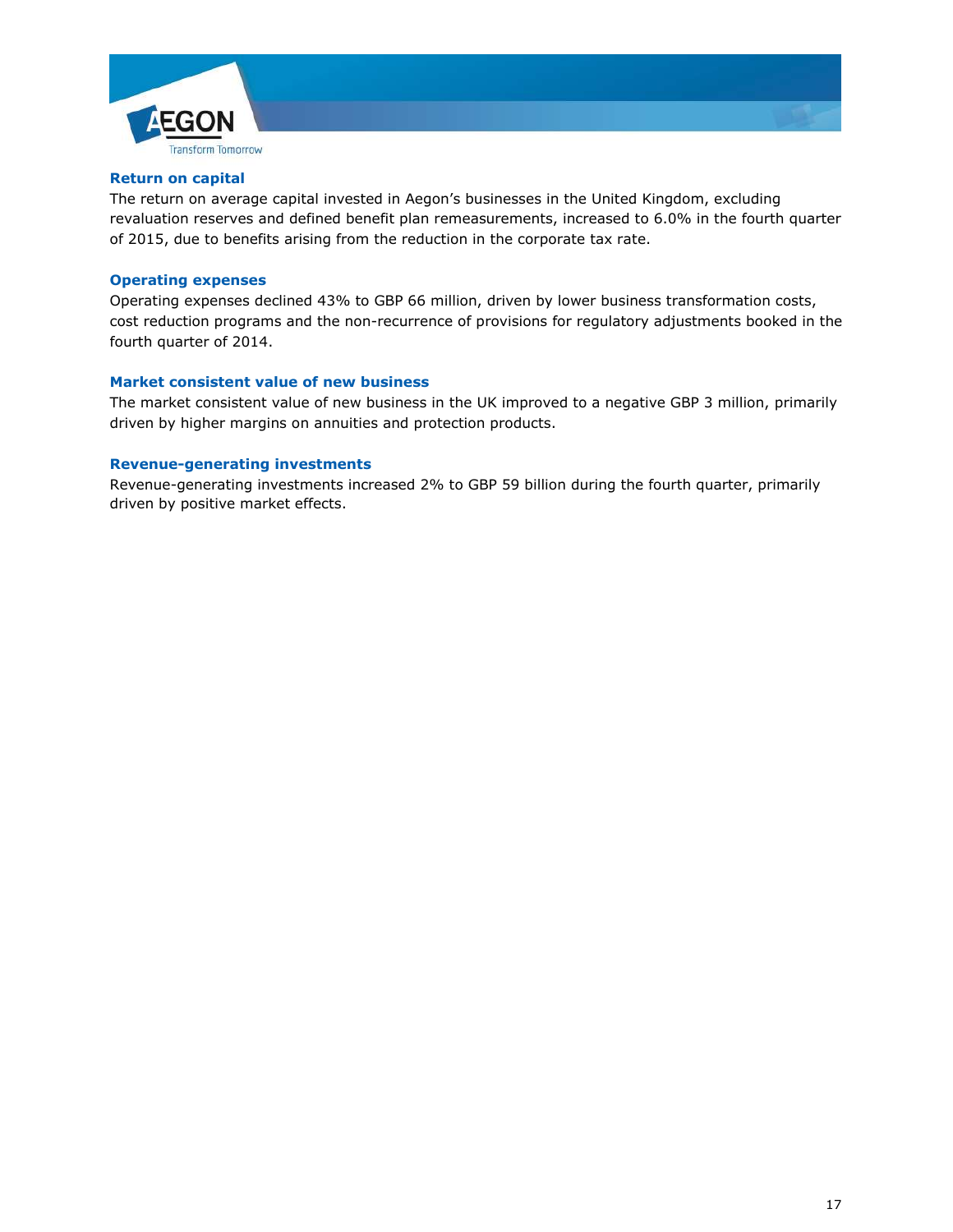

## **United Kingdom**

| <b>United Kingdom</b>                                        |                  |         |                         |         |               |         |              |                |
|--------------------------------------------------------------|------------------|---------|-------------------------|---------|---------------|---------|--------------|----------------|
| <b>GBP</b> millions                                          | Q4 2015<br>Notes | Q3 2015 | $\frac{0}{0}$           | Q4 2014 | $\frac{0}{0}$ | FY 2015 | FY 2014      | $\frac{0}{0}$  |
| Underlying earnings before tax by line of business           |                  |         |                         |         |               |         |              |                |
| Life                                                         | 13               | 10      | 34                      | 20      | (33)          | 58      | 77           | (24)           |
| Pensions                                                     | 5                | 9       | (44)                    | 2       | 24            | 33      | 16           | $\mathcal{D}8$ |
| Underlying earnings before tax                               | 19               | 19      | (4)                     | 22      | (17)          | 91      | 92           | (2)            |
|                                                              |                  |         |                         |         |               |         |              |                |
| Fair value items                                             | (23)             | 25      |                         | 1       |               | (19)    | (12)         | (62)           |
| Realized gains / (losses) on investments                     | 27               |         |                         | 33      | (17)          | 69      | 132          | (48)           |
| Other income / (charges)                                     | 10               | 2       |                         | (30)    |               | 19      | (40)         |                |
| Income before tax                                            | 33               | 47      | (29)                    | 26      | 27            | 160     | 173          | (8)            |
| Income tax attributable to policyholder return               | (10)             | 5       |                         | (13)    | 23            | (12)    | (34)         | 63             |
| Income before income tax on shareholders return              | 23               | 52      | (55)                    | 13      | 77            | 147     | 139          | 6              |
| Income tax on shareholders return                            | 23               | (7)     |                         | 14      | 60            | 11      | 5            | 135            |
| Net income / (loss)                                          | 46               | 44      | 3                       | 27      | 68            | 158     | 143          | 10             |
| Net underlying earnings                                      | 42               | 17      | 148                     | 36      | 19            | 112     | 108          | $\mathbf{3}$   |
|                                                              |                  |         |                         |         |               |         |              |                |
| Commissions and expenses                                     | 124              | 124     | $\overline{a}$          | 185     | (33)          | 508     | 620          | (18)           |
| of which operating expenses                                  | 66               | 63      | 5                       | 117     | (43)          | 259     | 354          | (27)           |
| <b>New life sales</b>                                        | 6                |         |                         |         |               |         |              |                |
| Life single premiums                                         | 322              | 397     | (19)                    | 323     | $\sim$        | 1,498   | 1,617        | (7)            |
| Life recurring premiums annualized                           | 101              | 99      | $\overline{\mathbf{3}}$ | 120     | (15)          | 511     | 622          | (18)           |
| Total recurring plus 1/10 single                             | 134              | 139     | (4)                     | 152     | (12)          | 661     | 783          | (16)           |
|                                                              |                  |         |                         |         |               |         |              |                |
| Life                                                         | 13               | 13      | $\overline{3}$          | 12      | 5             | 52      | 53           | (1)            |
| Pensions                                                     | 121              | 126     | (4)                     | 140     | (14)          | 609     | 731          | (17)           |
| Total recurring plus 1/10 single                             | 134              | 139     | (4)                     | 152     | (12)          | 661     | 783          | (16)           |
| New premium production accident and health insurance         |                  |         |                         |         |               |         | $\mathbf{1}$ |                |
|                                                              |                  |         |                         |         |               |         |              |                |
| Gross deposits (on and off balance) by line of business      |                  |         |                         |         |               |         |              |                |
| Savings                                                      | 49               | 51      | (3)                     | 53      | (7)           | 223     | 227          | (2)            |
| <b>Total gross deposits</b>                                  | 49               | 51      | (3)                     | 53      | (7)           | 223     | 227          | (2)            |
|                                                              |                  |         |                         |         |               |         |              |                |
| Net deposits (on and off balance) by line of business        |                  |         |                         |         |               |         |              |                |
| Variable annuities                                           | (11)             | (11)    | 6                       | (17)    | 39            | (50)    | (71)         | $30\,$         |
| Savings                                                      | 40               | 39      | $\mathbf{1}$            | 44      | (9)           | 178     | 197          | (10)           |
| Total net deposits / (outflows)                              | 29               | 28      | $\overline{\mathbf{4}}$ | 26      | 10            | 128     | 126          | $\mathbf{1}$   |
| Platform assets under administration (balance end of period) | 6,437            | 5,327   | 21                      | 2,746   | 134           | 6.437   | 2.746        | 134            |

# **Revenue-generating investments**

|                                             | Dec. 31, | Sep. 30, |      | Dec. 31, |               |  |
|---------------------------------------------|----------|----------|------|----------|---------------|--|
|                                             | 2015     | 2015     | $\%$ | 2014     | $\frac{9}{6}$ |  |
| Revenue-generating investments (total)      | 58,951   | 57,575   |      | 60,479   | (3)           |  |
| Investments general account                 | 10,185   | 10.036   |      | 10,249   | (1)           |  |
| Investments for account of policyholders    | 48,154   | 46,987   |      | 49.788   | (3)           |  |
| Off balance sheet investments third parties | 612      | 552      | 11   | 443      | 38            |  |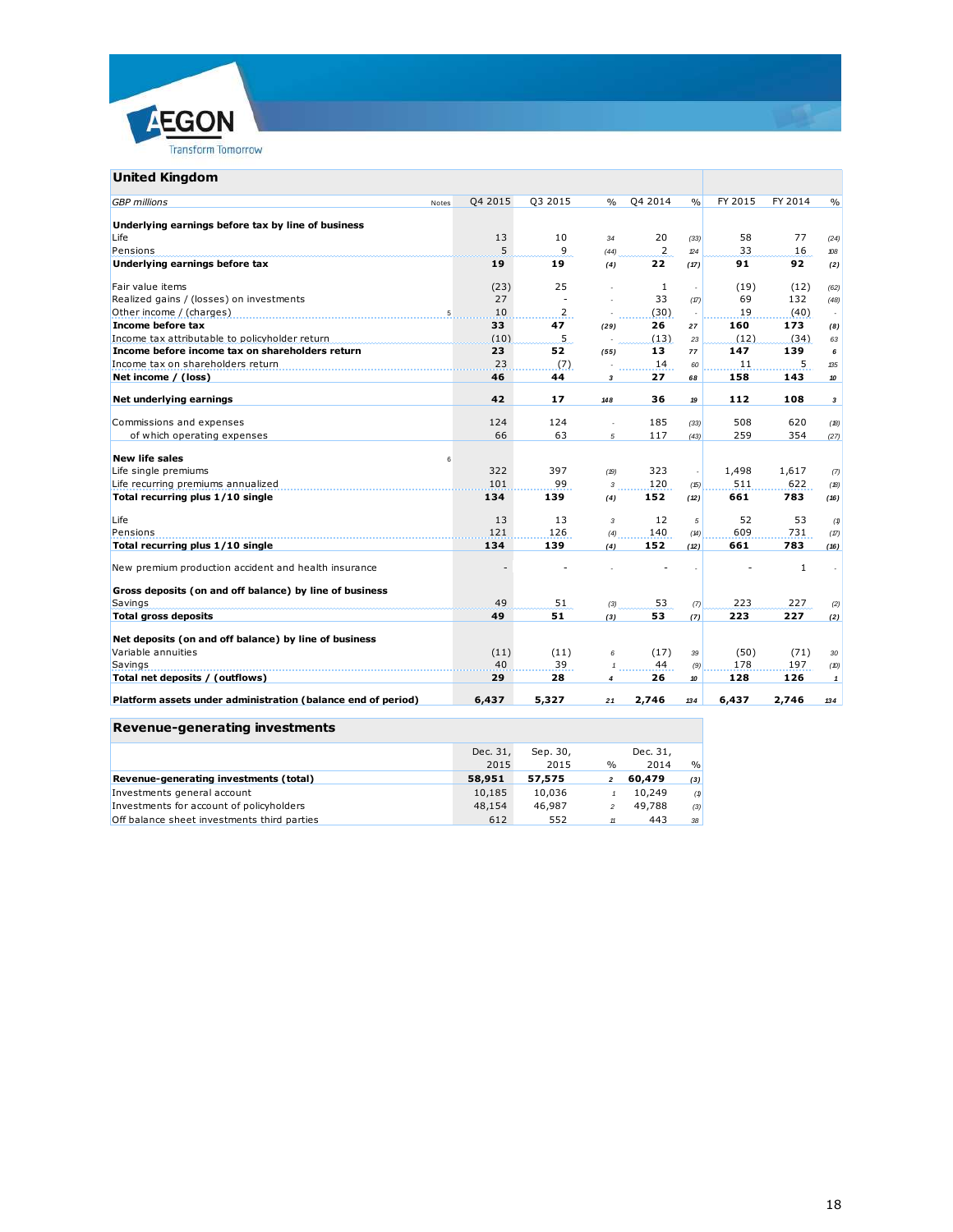



# NEW MARKETS

- o **Underlying earnings increase to EUR 54 million driven by Asset Management, CEE and Asia**
- o **Net income rises to EUR 51 million**
- o **New life sales amount to EUR 59 million**
- o **Gross deposits increase to EUR 12.3 billion due to record asset management inflows**

# **Underlying earnings before tax**

In the fourth quarter of 2015, Aegon's underlying earnings before tax from New Markets increased to EUR 54 million. This increase was the result of higher earnings in Central & Eastern Europe (CEE), Asia and Asset Management, which were partly offset by higher expenses in Variable Annuities Europe.

- Earnings from CEE doubled to EUR 13 million due to a normalization of surrenders in Poland, and included restructuring charges of EUR 2 million.
- Earnings from Asia increased to EUR 3 million, as higher policy fees more than offset one-time expenses of EUR 4 million.
- Earnings from Spain & Portugal slightly increased to EUR 3 million, driven by growth of Aegon's joint ventures with Santander.
- Variable Annuities Europe's result declined to a loss of EUR 3 million as a result of increased hedging costs and EUR 2 million of project-related expenses.
- Earnings from Aegon Asset Management increased 45% to EUR 38 million. Growth was mainly driven by higher management fees, largely as a result of EUR 5 million one-time items and the inclusion of La Banque Postale Asset Management. This was partly offset by higher expenses due to business growth.

# **Net income**

Net income from Aegon's operations in New Markets increased to EUR 51 million. Fair value items amounted to EUR 9 million, which mainly related to hedging results in Asia and Variable Annuities Europe. Realized gains amounted to EUR 10 million, driven by selective de-risking of the Variable Annuities Europe investment portfolio in preparation for Solvency II. Other charges amounted to EUR 4 million.

# **Return on capital**

The return on average capital, excluding revaluation reserves, invested in Aegon's businesses in New Markets increased to 5.7% due to higher net underlying earnings. The return on capital of Aegon's businesses excludes the benefit of leverage at the holding.

# **Operating expenses**

Operating expenses increased by 15% to EUR 227 million in the fourth quarter due to business growth, the acquisition of a 25% stake in La Banque Postale Asset Management and unfavorable currency movements. On a comparable basis, the increase was 4%.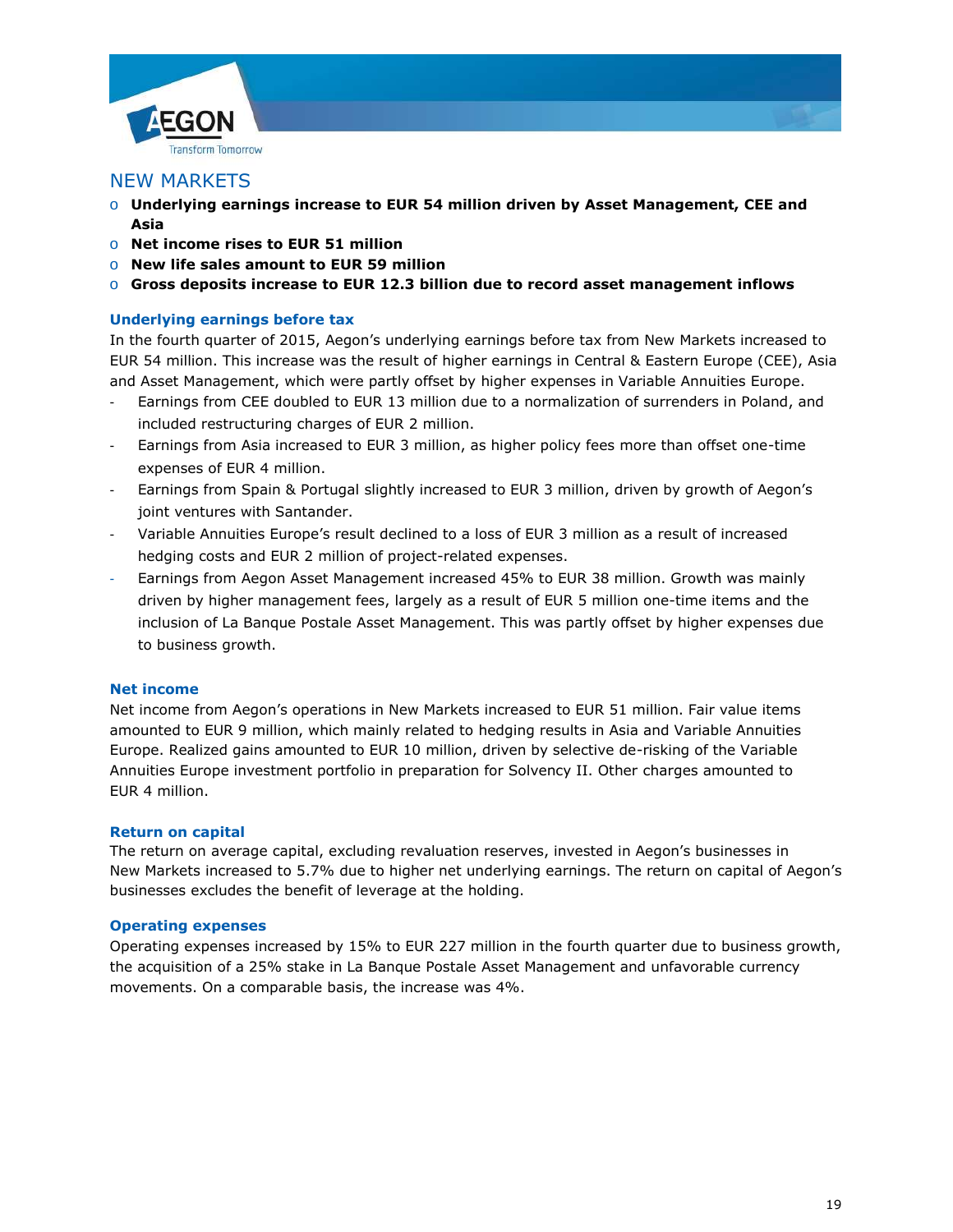



# **Sales**

New life sales decreased 23% to EUR 59 million compared with the fourth quarter of 2014.

- In Central & Eastern Europe, new life sales declined 32% to EUR 23 million. Sales growth in Turkey was more than offset by lower sales in Poland resulting from changes in the product offering.
- In Asia, new life sales decreased 10% to EUR 27 million. Higher sales in China as a result of continued success of the whole life critical illness product were more than offset by lower sales of universal life products out of Singapore.
- In Spain & Portugal, new life sales decreased 28% to EUR 9 million, as higher sales of protection products were more than offset by lower sales of savings products in the low rate environment.

New premium production from Aegon's accident & health and general insurance businesses increased 33% to EUR 31 million, mainly driven by strong health sales in Spain through Aegon's own and direct channels.

Gross deposits in New Markets more than doubled to EUR 12.3 billion. Aegon Asset Management's deposits grew to a record-high of EUR 12.1 billion. This increase was mostly due to higher deposits in the Dutch Mortgage Fund, increased flows in Chinese bond and equity funds and the inclusion of Aegon's share in La Banque Postale Asset Management sales. Variable annuity deposits in Europe and Asia totaled EUR 92 million and EUR 63 million, respectively.

Net deposits in New Markets nearly tripled to EUR 1.8 billion in the fourth quarter. Asset Management net inflows were particularly strong in the Netherlands (EUR 1.9 billion) and the United Kingdom (EUR 1.1 billion). The United States and La Banque Postale Asset Management each contributed EUR 0.2 billion net inflows. Inflows were only partly offset by net outflows in China (EUR 1.9 billion), predominantly from money market funds.

# **Market consistent value of new business**

The market consistent value of new business in New Markets decreased 23% to EUR 22 million, which was mainly caused by lower sales and lower interest rates.

### **Revenue-generating investments**

Revenue-generating investments were up 3% to EUR 145 billion during the fourth quarter of 2015, driven by net inflows, and favorable currency and market movements.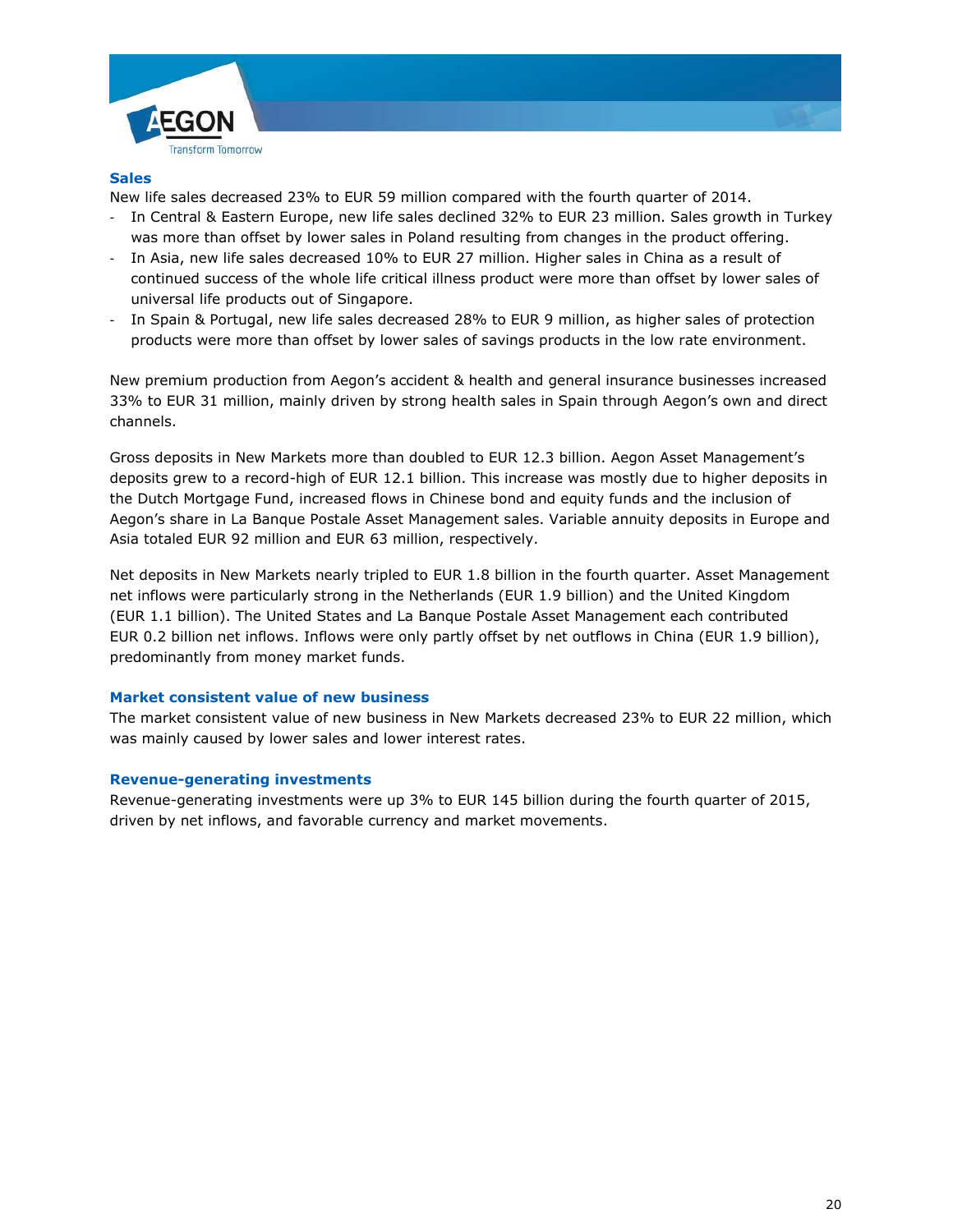

| <b>New Markets</b>                                   |         |                |                          |                          |                          |         |              |                          |
|------------------------------------------------------|---------|----------------|--------------------------|--------------------------|--------------------------|---------|--------------|--------------------------|
| <b>EUR</b> millions<br>Notes                         | Q4 2015 | Q3 2015        | $\frac{0}{0}$            | Q4 2014                  | $\frac{0}{0}$            | FY 2015 | FY 2014      | $\%$                     |
| Underlying earnings before tax                       |         |                |                          |                          |                          |         |              |                          |
| Central & Eastern Europe                             | 13      | 8              | 58                       | 7                        | 101                      | 37      | 60           | (39)                     |
| Asia                                                 | 3       | 18             | (82)                     | (4)                      |                          | 20      | (17)         |                          |
| Spain & Portugal                                     | 3       | 3              | (16)                     | 2                        | 59                       | 12      | 28           | (56)                     |
| Variable Annuities Europe                            | (3)     |                | ٠                        | 3                        | ٠                        | (3)     | 10           |                          |
| Aegon Asset Management                               | 38      | 40             | (5)                      | 26                       | 45                       | 170     | 115          | 48                       |
| Underlying earnings before tax                       | 54      | 69             | (23)                     | 33                       | 61                       | 236     | 196          | 20                       |
| Fair value items                                     | 9       | 7              | 27                       | (14)                     | ٠                        | 8       | (6)          | $\overline{\phantom{a}}$ |
| Realized gains / (losses) on investments             | 10      | 1              |                          | 4                        | 143                      | 20      | 16           | 23                       |
| Net impairments                                      | (1)     | (1)            | 9                        | (4)                      | 84                       | (2)     | (43)         | 95                       |
| Other income / (charges)                             | (4)     | (43)           | 90                       | (37)                     | 89                       | (47)    | (24)         | (96)                     |
| Income before tax                                    | 67      | 34             | 99                       | (18)                     | $\overline{\phantom{a}}$ | 215     | 139          | 54                       |
| Income tax                                           | (17)    | (8)            | (24)                     | (6)                      | $\overline{\phantom{a}}$ | (71)    | (50)         | (42)                     |
| Net income / (loss)                                  | 51      | 26             | 92                       | (23)                     | $\blacksquare$           | 144     | 89           | 61                       |
|                                                      |         |                |                          |                          |                          |         |              |                          |
| Net income / (loss) attributable to:                 |         |                |                          |                          |                          |         |              |                          |
| Equity holders of Aegon N.V.                         | 50      | 26             | 92                       | (24)                     |                          | 144     | 89           | 61                       |
| Non-controlling interests                            |         |                | $\sqrt{74}$              | $\overline{\phantom{a}}$ | (5)                      | 1       | $\mathbf{1}$ | 58                       |
| Net underlying earnings                              | 32      | 46             | (30)                     | 21                       | 56                       | 146     | 135          | 8                        |
| Commissions and expenses                             | 303     | 293            | $\overline{4}$           | 285                      | 6                        | 1,188   | 984          | 21                       |
| of which operating expenses                          | 227     | 198            | ${\mathcal{B}}$          | 198                      | 15                       | 827     | 684          | 21                       |
|                                                      |         |                |                          |                          |                          |         |              |                          |
| <b>New life sales</b><br>10                          |         |                |                          |                          |                          |         |              |                          |
| Life single premiums                                 | 211     | 383            | (45)                     | 322                      | (34)                     | 1,542   | 1,113        | 39                       |
| Life recurring premiums annualized                   | 38      | 30             | 27                       | 44                       | (14)                     | 150     | 159          | (6)                      |
| Total recurring plus 1/10 single                     | 59      | 68             | (13)                     | 76                       | (23)                     | 304     | 271          | 12                       |
| Life                                                 | 59      | 68             | (B)                      | 76                       | (23)                     | 304     | 271          | 12                       |
| Total recurring plus 1/10 single                     | 59      | 68             | (13)                     | 76                       | (23)                     | 304     | 271          | $12\,$                   |
| Central & Eastern Europe                             | 23      | 19             | 22                       | 34                       | (32)                     | 91      | 107          | (15)                     |
| Asia                                                 | 27      | 42             | (36)                     | 30                       | (10)                     | 173     | 114          | 52                       |
| Spain & Portugal                                     | 9       | 8              | 23                       | 13                       | (28)                     | 39      | 49           | (20)                     |
| Total recurring plus 1/10 single                     | 59      | 68             | (13)                     | 76                       | (23)                     | 304     | 271          | 12                       |
| New premium production accident and health insurance | 14      | 11             | 21                       | 9                        | 58                       | 47      | 34           | 38                       |
| New premium production general insurance             | 17      | 10             | $71$                     | 15                       | 18                       | 55      | 45           | 21                       |
|                                                      |         |                |                          |                          |                          |         |              |                          |
| Gross deposits (on and off balance)<br>10            |         |                |                          |                          |                          |         |              |                          |
| Central & Eastern Europe                             | 61      | 57             | 8                        | 55                       | $\mathcal D$             | 227     | 215          | 5                        |
| Asia                                                 | 63      | 52             | 21                       | 153                      | (59)                     | 408     | 526          | (22)                     |
| Spain & Portugal                                     | 17      | 3              | ٠                        | 45                       | (63)                     | 29      | 55           | (47)                     |
| Variable Annuities Europe                            | 92      | 103            | (11)                     | 87                       | 6                        | 375     | 383          | (2)                      |
| Aegon Asset Management                               | 12,079  | 10,240         | 18                       | 4,525                    | 167                      | 33,722  | 19,340       | $\mathbf{74}$            |
| <b>Total gross deposits</b>                          | 12,311  | 10,455         | 18                       | 4,864                    | 153                      | 34,761  | 20,519       | 69                       |
| Net deposits (on and off balance)<br>10              |         |                |                          |                          |                          |         |              |                          |
| Central & Eastern Europe                             | 59      | 17             |                          | $\overline{2}$           |                          | 63      | (1, 428)     |                          |
| Asia                                                 | 50      | 40             | 25                       | 137                      | (63)                     | 353     | 491          | (28)                     |
| Spain & Portugal                                     | 13      | 1              | $\overline{\phantom{a}}$ | 35                       | (64)                     | 17      | 33           | (48)                     |
| Variable Annuities Europe                            | (16)    | $\overline{2}$ | $\overline{\phantom{a}}$ | (15)                     | (10)                     | (87)    | (15)         |                          |
| Aegon Asset Management                               | 1,662   | 3,505          | (53)                     | 431                      |                          | 8,235   | 4,215        | 95                       |
| Total net deposits / (outflows)                      | 1,767   | 3,564          | (50)                     | 591                      | 199                      | 8,581   | 3,296        | 160                      |

# **Revenue-generating investments**

|                                             | Dec. 31, | Sep. 30, |                          | Dec. 31, |                 |
|---------------------------------------------|----------|----------|--------------------------|----------|-----------------|
|                                             | 2015     | 2015     | $\%$                     | 2014     | $\frac{9}{6}$   |
| Revenue-generating investments (total)      | 145,045  | 140,837  |                          | 84,251   | 72 <sub>1</sub> |
| Investments general account                 | 6,128    | 5,891    | $\overline{4}$           | 4,806    | 28              |
| Investments for account of policyholders    | 6,977    | 6,970    | $\overline{\phantom{a}}$ | 6,971    |                 |
| Off balance sheet investments third parties | 131,940  | 127.977  |                          | 72,474   | 82              |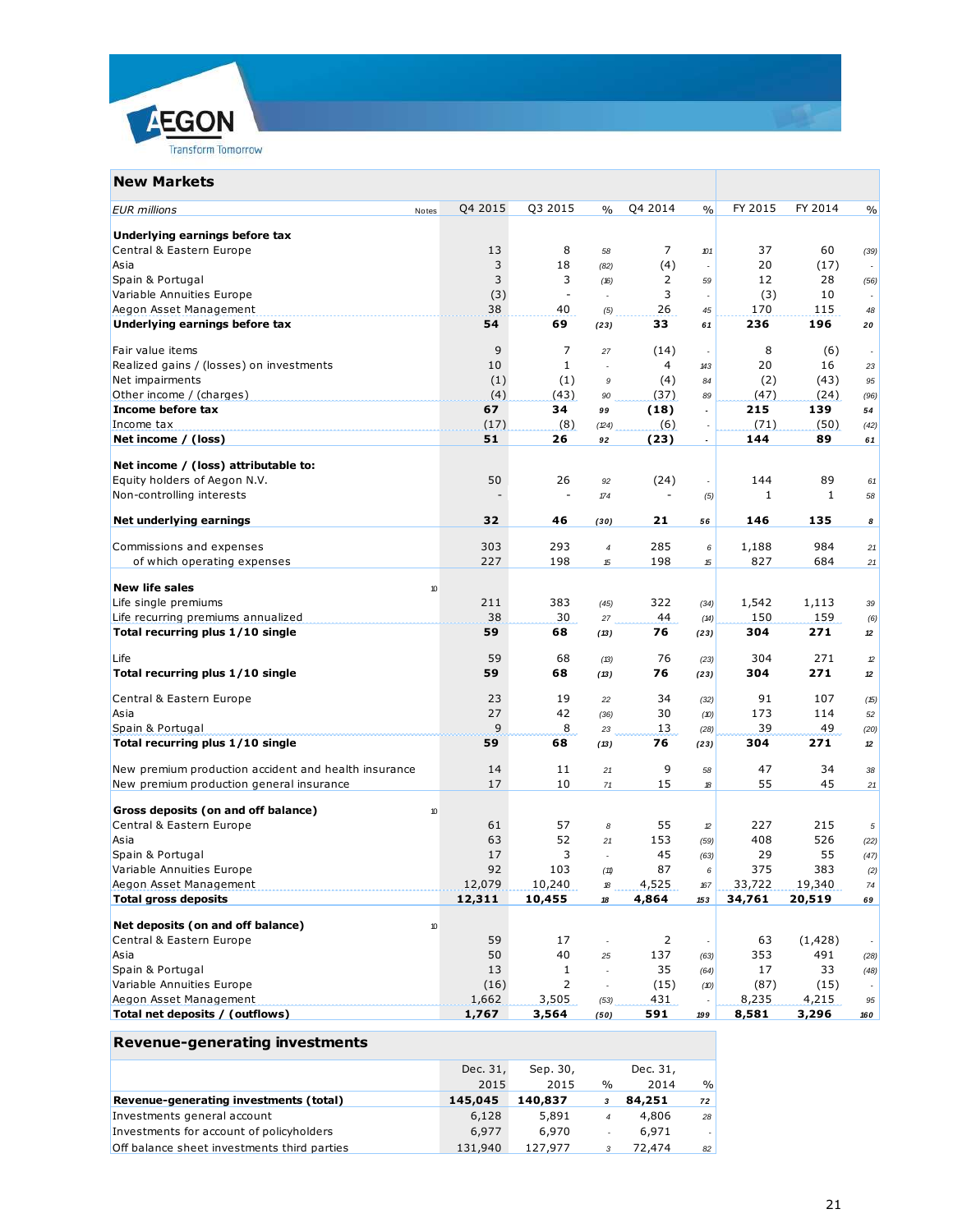

| Market consistent value of new business |         |         |              |         |               |         |              |               |
|-----------------------------------------|---------|---------|--------------|---------|---------------|---------|--------------|---------------|
|                                         |         |         | <b>MCVNB</b> |         |               |         | <b>MCVNB</b> |               |
| EUR millions, after tax                 | Q4 2015 | Q3 2015 | $\%$         | 04 2014 | $\frac{0}{0}$ | FY 2015 | FY 2014      | $\frac{0}{0}$ |
|                                         |         |         |              |         |               |         |              |               |
| Americas                                | 101     | 99      |              | 133     | (24)          | 354     | 554          | (36)          |
| The Netherlands                         | 29      | 17      | 74           | 40      | (28)          | 154     | 174          | (2)           |
| United Kingdom                          | (3)     | (9)     | 63           | (6)     | 41            | (1)     | (11)         | 95            |
| New Markets                             | 22      | 19      | 19           | 29      | (23)          | 89      | 115          | (22)          |
| <b>Total</b>                            | 149     | 125     | 19           | 196     | (24)          | 597     | 832          | (28)          |

| Modeled new business: APE |              |         |         |                         |         |               |         |                         |                |
|---------------------------|--------------|---------|---------|-------------------------|---------|---------------|---------|-------------------------|----------------|
|                           |              |         |         | <b>Premium business</b> |         |               |         | <b>Premium business</b> |                |
|                           |              |         |         | <b>APE</b>              |         |               |         | <b>APE</b>              |                |
| <b>EUR</b> millions       | <b>Notes</b> | Q4 2015 | Q3 2015 | $\%$                    | Q4 2014 | $\frac{0}{0}$ | FY 2015 | FY 2014                 | $\%$           |
|                           |              |         |         |                         |         |               |         |                         |                |
| Americas                  |              | 347     | 343     |                         | 360     | (3)           | 1,484   | 1,432                   | $\overline{4}$ |
| The Netherlands           |              | 99      | 39      | 158                     | 163     | (39)          | 289     | 434                     | (33)           |
| United Kingdom            |              | 186     | 194     | (4)                     | 194     | (4)           | 911     | 973                     | (6)            |
| <b>New Markets</b>        |              | 88      | 90      | (2)                     | 98      | (D)           | 401     | 466                     | (14)           |
| <b>Total</b>              |              | 721     | 666     | 8                       | 815     | (12)          | 3,085   | 3,305                   | (7)            |

| Modeled new business: Deposits      |         |         |                         |         |               |         |                         |               |  |  |
|-------------------------------------|---------|---------|-------------------------|---------|---------------|---------|-------------------------|---------------|--|--|
|                                     |         |         | <b>Deposit business</b> |         |               |         | <b>Deposit business</b> |               |  |  |
|                                     |         |         | <b>Deposits</b>         |         |               |         | <b>Deposits</b>         |               |  |  |
| <b>Notes</b><br><b>EUR</b> millions | Q4 2015 | 03 2015 | $\frac{0}{0}$           | 04 2014 | $\frac{0}{0}$ | FY 2015 | FY 2014                 | $\frac{9}{0}$ |  |  |
|                                     |         |         |                         |         |               |         |                         |               |  |  |
| Americas                            | 5,165   | 6,263   | (18)                    | 6,005   | (14)          | 25,819  | 22,325                  | 16            |  |  |
| New Markets                         | 164     | 166     |                         | 249     | (34)          | 815     | 929                     | (2)           |  |  |
| <b>Total</b>                        | 5,328   | 6,429   | (17)                    | 6,254   | (15)          | 26,635  | 23,255                  | 15            |  |  |

| <b>MCVNB/PVNBP summary</b> |       |              |              |                         |                      |                         |              |                        |                                 |
|----------------------------|-------|--------------|--------------|-------------------------|----------------------|-------------------------|--------------|------------------------|---------------------------------|
|                            |       |              |              | <b>Premium business</b> |                      | <b>Premium business</b> |              |                        |                                 |
|                            |       | <b>MCVNB</b> | <b>PVNBP</b> | MCVNB/<br><b>PVNBP</b>  | MCVNB/<br><b>APE</b> | <b>MCVNB</b>            | <b>PVNBP</b> | MCVNB/<br><b>PVNBP</b> | <b>MCVNB</b><br>APE <sup></sup> |
| <b>EUR</b> millions        | Notes | Q4 2015      |              | $\frac{0}{0}$           | $\frac{0}{0}$        | FY 2015                 |              | $\%$                   | $\frac{0}{0}$                   |
|                            | 8     |              |              |                         |                      |                         |              |                        |                                 |
| Americas                   |       | 58           | 1,617        | 3.6                     | 16.7                 | 218                     | 7,199        | 3.0                    | 14.7                            |
| The Netherlands            |       | 36           | 2,563        | 1.4                     | 36.2                 | 176                     | 7.477        | 2.4                    | 60.9                            |
| United Kingdom             |       | (3)          | 1,586        | (0.2)                   | (1.9)                | (1)                     | 6,916        | (0.0)                  | (0.1)                           |
| New Markets                |       | 19           | 606          | 3.1                     | 21.1                 | 94                      | 2,888        | 3.2                    | 23.3                            |
| <b>Total</b>               |       | 109          | 6,373        | 1.7                     | 15.2                 | 487                     | 24,480       | 2.0                    | 15.8                            |

|                     |              |                          | <b>Deposit business</b> |                        |                     | <b>Deposit business</b> |              |                        |                    |
|---------------------|--------------|--------------------------|-------------------------|------------------------|---------------------|-------------------------|--------------|------------------------|--------------------|
|                     |              | <b>MCVNB</b>             | <b>PVNBP</b>            | MCVNB/<br><b>PVNBP</b> | MCVNB /<br>Deposits | <b>MCVNB</b>            | <b>PVNBP</b> | MCVNB/<br><b>PVNBP</b> | MCVNB/<br>Deposits |
| <b>EUR</b> millions | <b>Notes</b> | Q4 2015                  |                         | $\frac{0}{0}$          | $\frac{0}{0}$       | FY 2015                 |              | $\frac{0}{0}$          | $\%$               |
|                     | 8            |                          |                         |                        |                     |                         |              |                        |                    |
| Americas            |              | 43                       | 8,895                   | 0.5                    | 0.8                 | 136                     | 39,414       | 0.3                    | 0.5                |
| The Netherlands     |              | (7)                      | 487                     | (1.4)                  | -                   | (22)                    | 1,905        | (1.2)                  |                    |
| <b>New Markets</b>  |              | $\overline{\mathcal{A}}$ | 219                     | 1.7                    | 2.3                 | (4)                     | 981          | (0.4)                  | (0.5)              |
| <b>Total</b>        |              | 40                       | 9,601                   | 0.4                    | 0.7                 | 110                     | 42,300       | 0.3                    | 0.4                |
|                     |              |                          |                         |                        |                     |                         |              |                        |                    |

#### **Currencies**

Income statement items: average rate 1 EUR = USD 1.1100 (2014: USD 1.3288). Income statement items: average rate 1 EUR = GBP 0.7256 (2014: GBP 0.8061). Balance sheet items: closing rate 1 EUR = USD 1.0863 (2014: USD 1.2101). Balance sheet items: closing rate 1 EUR = GBP 0.7370 (2014: GBP 0.7760).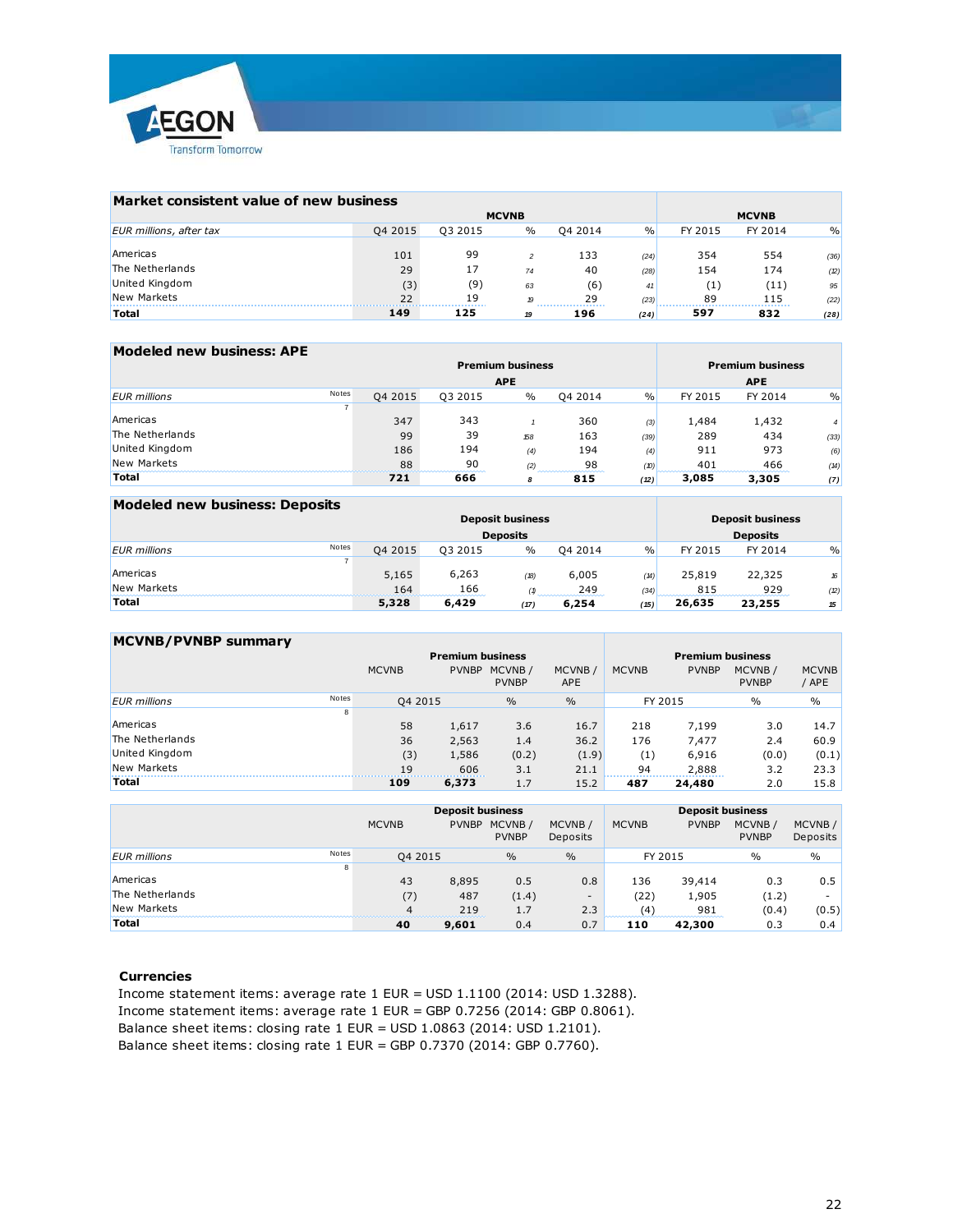



# **The Hague – February 19, 2016**

## **Presentation**

The conference call presentation is available on **aegon.com** as of 7.30 a.m. CET.

## **Supplements**

Aegon's Q4 2015 Financial Supplement and Condensed Consolidated Interim Financial Statements are available on [aegon.com.](http://www.aegon.com/results)

**Conference call including Q&A** 9:00 a.m. CET

Audio webcast on **aegon.com** 

## *Dial-in numbers*

United States: +1 212 444 0896 United Kingdom: +44(0)20 3427 1910 The Netherlands: +31(0)20 716 8257

Passcode: 7503394

Two hours after the conference call, a replay will be available on [aegon.com.](http://www.aegon.com/results)

Aegon's roots go back 170 years – to the first half of the nineteenth century. Since then, Aegon has grown into an international company, with businesses in more than 20 countries in the Americas, Europe and Asia. Today, Aegon is one of the world's leading financial services organizations, providing life insurance, pensions and asset management. Aegon's purpose is to help people achieve a lifetime of financial security. More information: [aegon.com.](http://www.aegon.com/)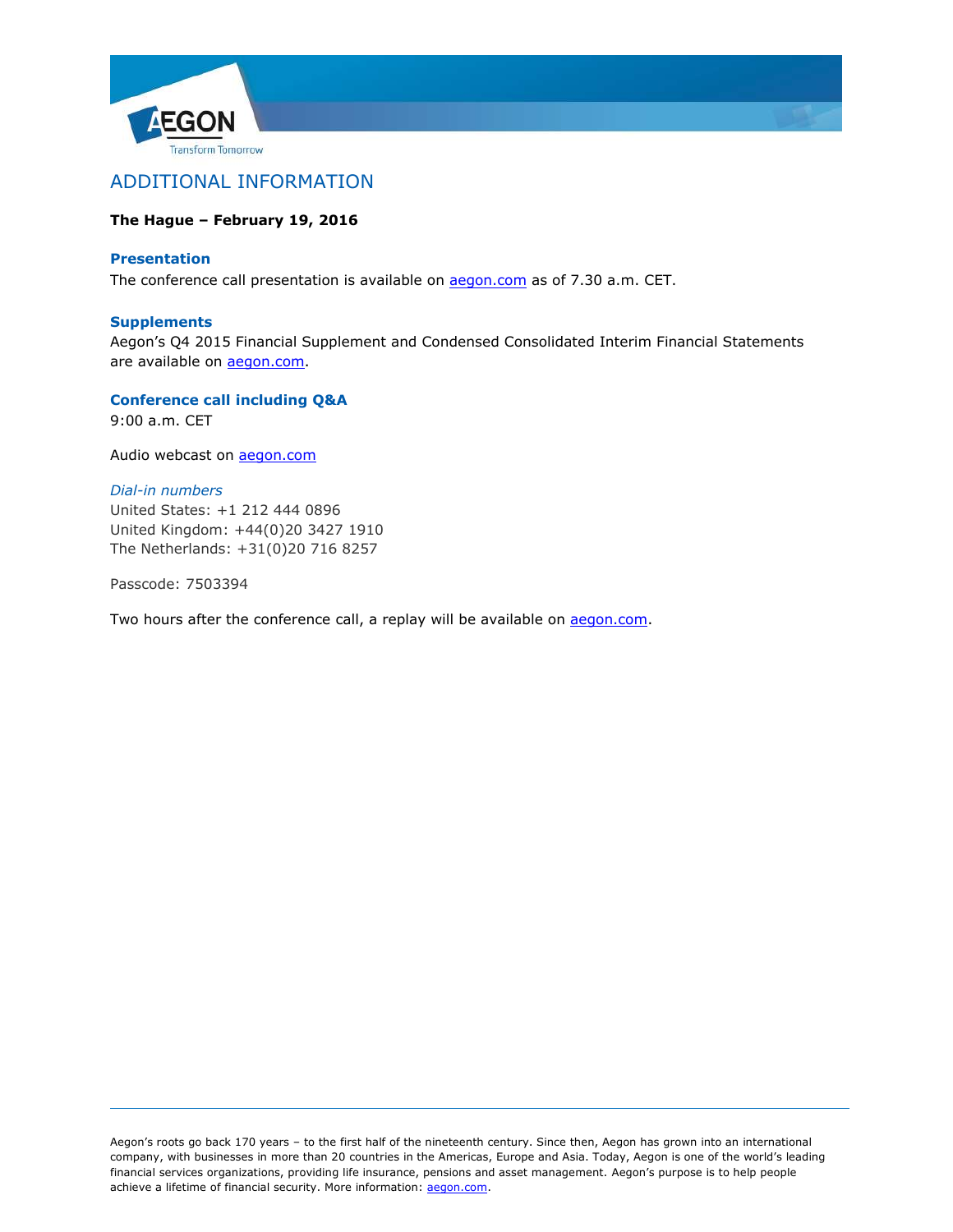



#### **Notes:**

1) For segment reporting purposes underlying earnings before tax, net underlying earnings, commissions and expenses, operating expenses, income tax (including joint ventures (jv's) and associated companies), income before tax (including **tes:**<br>For segment reporting purposes underlying earnings before tax, net underlying earnings, commissions and expense<br>jv's and associated companies) and market consistent value of new business are calculated by consolidat proportionate basis the revenues and expenses of Aegon's joint ventures and Aegon's associates. Aegon believes that these non-IFRS measures provide meaningful information about the underlying results of Aegon's business, including insight into the financial measures that Aegon's senior management uses in managing the business. Among other things, Aegon's senior management is compensated based in part on Aegon's results against targets using the non-IFRS measures presented here. While other insurers in Aegon's peer group present substantially similar non-IFRS measures, the non-IFRS measures presented in this document may nevertheless differ from the non-IFRS measures presented by other insurers. There is no standardized meaning to these measures under IFRS or any other recognized set of accounting standards. Readers are cautioned to consider carefully the different ways in which Aegon and its peers present similar information before comparing them.

Aegon believes the non-IFRS measures shown herein, when read together with Aegon's reported IFRS financial statements, provide meaningful supplemental information for the investing public to evaluate Aegon's business after eliminating the impact of current IFRS accounting policies for financial instruments and insurance contracts, which embed a number of accounting policy alternatives that companies may select in presenting their results (i.e. companies can use different local GAAPs to measure the insurance contract liability) and that can make the comparability from period to period difficult.

For a definition of underlying earnings and the reconciliation from underlying earnings before tax to income before tax, being the most comparable IFRS measure, reference is made to Note 3 "Segment information" of Aegon's condensed consolidated interim financial statements. different local GAAPs to measure the insurance contract liability) and that can make the comparability from period to<br>period difficult.<br>For a definition of underlying earnings and the reconciliation from underlying earning

- 2)
- 3) The present value, at point of sale, of all cashflows for new business written during the reporting period, calculated For a consolidated interim financial statements and the Contention of the Segment information" of Aegon's condensed<br>consolidated interim financial statements.<br>Sales is defined as new recurring premiums plus 1/10 of single risk neutral approach, ignoring the investment returns expected to be earned in the future in excess of risk free rates (swap curves), with the exception of an allowance for liquidity premium. The Swap curve is extrapolated beyond the last procussion accurate mean counting the market point of sale, of all cashflows for new business written during the reporting period, calculated using a using approximate point of sale economics assumptions. Market consistent after allowing for the time value financial options and guarentees, a market value margin for non-hedgeable financial and non-financial risks and the costs of non-hedgeable stranded capital.
- 4) Return on equity is a ratio using a non-GAAP measure and is calculated by dividing the net underlying earnings after cost of leverage by the average shareholders' equity excluding the revaluation reserve and the reserves related to defined benefit plans. The calculation of average shareholders' equity has changed as of January 1, 2015. Periodic RoE is based on the shareholders' equity at the beginning of the quarter and at the end of the quarter. YTD RoE is based on shareholders' equity at the beginning of the year and closing balances of all consecutive quarters. Comparative numbers for 2014 have been updated.
- <sup>6)</sup> Includes production on investment contracts without a discretionary participation feature of which the proceeds are not
- recognized as revenues but are directly added to Aegon's investment contract liabilities.
- <sup>7)</sup> APE = recurring premium +  $1/10$  single premium.
- <sup>5)</sup> Included in other income/(charges) are charges made to policyholders with respect to income tax in the United Kingdom.<br><sup>6)</sup> Includes production on investment contracts without a discretionary participation feature of 8) PVNBP: Present value of new business premiums (PVNBP) is the premiums for the new business sold during the reporting period, projected using assumptions and projection periods that are consistent with those used to calculate The market consistent variance consistent value of new business of new process of new business sold during the<br>The market consistent value of new business premiums.<br>
PVNBP: Present value of new business premiums (PVNBP) is premium where applicable). The Swap curve is extrapolated beyond the last liquid point to an ultimate forward rate.
- 9) Reconciliation of operating expenses, used for segment reporting, to Aegon's IFRS based operating expenses.

|                                                                                                                                                                   | 04 2015 FY 2015 |       |  |
|-------------------------------------------------------------------------------------------------------------------------------------------------------------------|-----------------|-------|--|
| Employee expenses                                                                                                                                                 | 587             | 2,280 |  |
| Administrative expenses                                                                                                                                           | 361             | 1,278 |  |
| Operating expenses for IFRS reporting                                                                                                                             | 948             | 3,558 |  |
| Operating expenses related to jv's and associates                                                                                                                 | 50              | 176   |  |
| Operating expenses in earnings release                                                                                                                            | 997             | 3,734 |  |
| New life sales, gross deposits and net deposits data include results from Aegon's joint ventures and Aegon's associates<br>consolidated on a proportionate basis. |                 |       |  |

- 10) consolidated on a proportionate basis.
- <sup>11)</sup> Operational free cash flows reflect the sum of the return on free surplus, earnings on in-force business, release of a) **Operating expenses in earnings release**<br>New life sales, gross deposits and net deposits data include results from Aegon's joint ventures and Aegon's associates<br>consolidated on a proportionate basis.<br>Operational free cash Operational free cash flows is defined as the capital generated in a local operating unit measured as the change in the New we sales, gives a eposite and net deposits data include results from Aegon's joint ventures and Aegon's associations incomparison in force business, release of perational free cash flows reflect the sum of the return o calculated in accordance with IFRS. Management believes that operational free cash flows provides meaningful information to investors regarding capital generated on a net basis by Aegon's operating subsidiaries that may be available at the holding company. Because elements of operational free cash flows are calculated in accordance with local solvency requirements rather than in accordance with any recognized body of accounting principles, there is no IFRS financial measure that is directly comparable to operational free cash flows.
- a) The calculation of the IGD (Insurance Group Directive) capital surplus and ratio are based on Solvency I capital requirements on IFRS for entities within the EU (Pillar 1 for Aegon UK), and local regulatory solvency measurements for non-EU entities.
- Specifically, required capital for the life insurance companies in the US is calculated as two times the upper end of the Company Action Level range (200%) as applied by the National Association of Insurance Commissioners in the US. The calculation of the IGD ratio excludes the available and required capital of the UK With-Profit funds. In the UK solvency surplus calculation the local regulator only allows the available capital number of the With-Profit funds included in overall local available capital to be equal to the amount of With-Profit funds' required capital.
- b) The results in this release are unaudited.